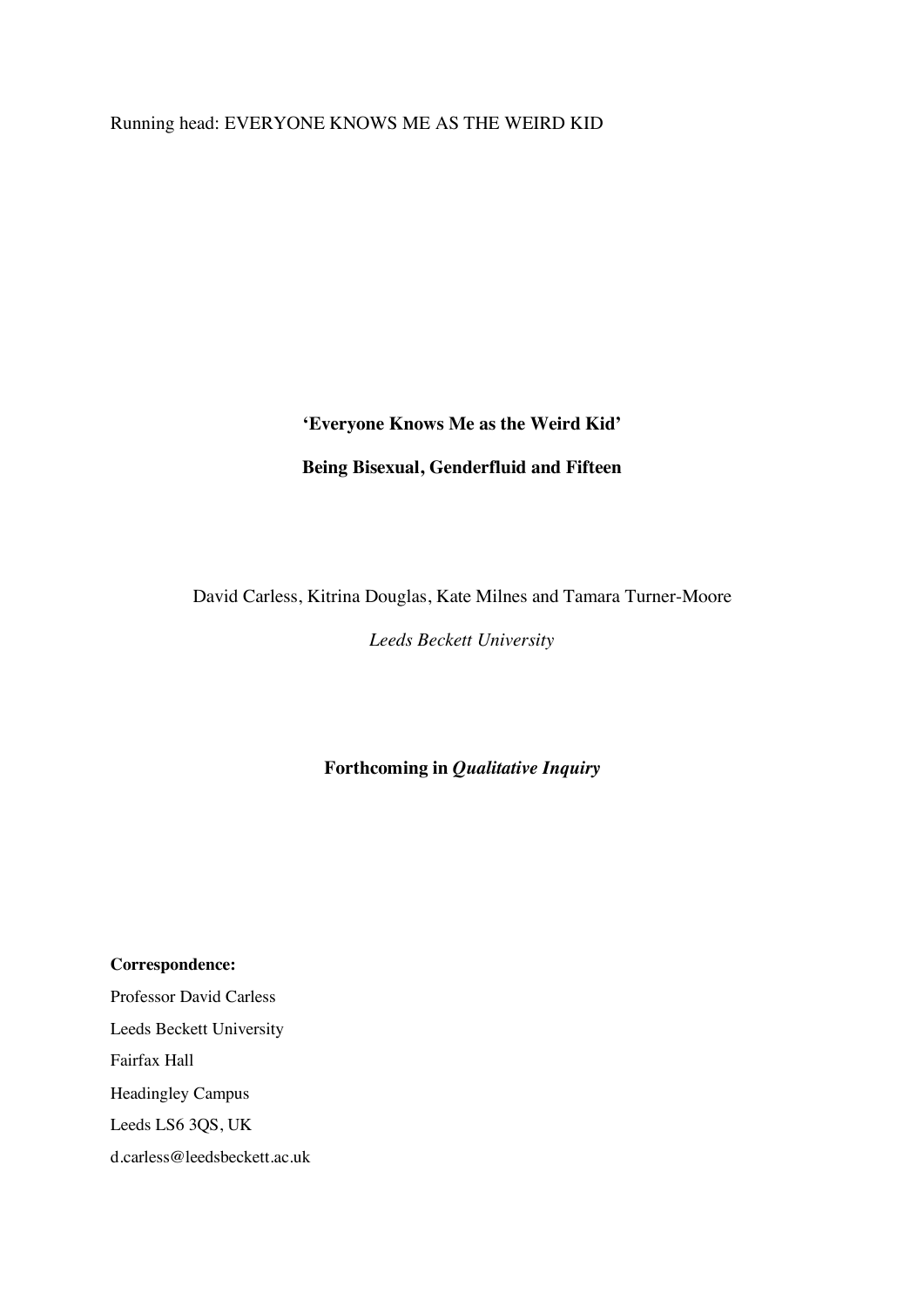#### **Abstract**

*Everyone Knows Me as the Weird Kid* is a performance text created from collaborative narrative interviews between the first author and a 15-year-old participant named Max who identifies as bisexual and genderfluid. The performance explores how Max negotiates a range of challenges – including homophobia, transphobia, bullying and harassment – on a day-today basis. It offers evocative insights into life as a young person with an intersecting identity across school, community, online and family contexts. By choosing to represent Max's experiences as a performance text, we offer a living, breathing resource that can be performed in educational settings not only *to* young people, but also *by* young people. We share *Everybody Knows Me as the Weird Kid* as a resource to help others respond to sexual and gender-related bullying and discrimination in their own lives.

**Keywords:** bullying, collaborative research, genderfluidity, LGBT experience, performance text, physical education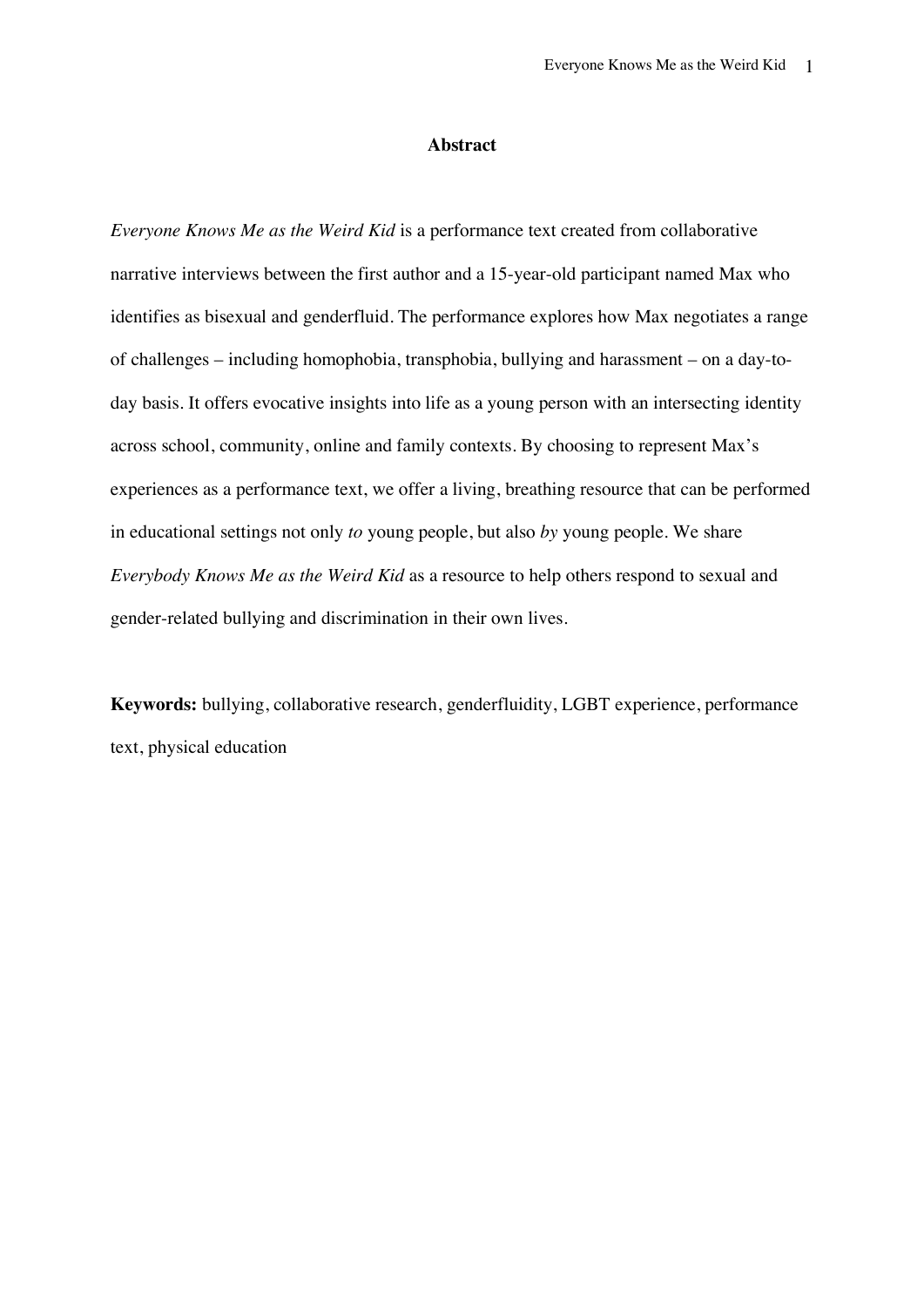# **'Everyone Knows Me as the Weird Kid' Being Bisexual, Genderfluid and Fifteen**

I receive an email from Kate and Tamara:

David,

Please can you let Max know by text message or email before you call, so he is aware that you will be conducting the interview with him. Max was informed of this project through the transgender support group, Mermaids. Max (15) has been sent the relevant project information and a consent form, which he can hand to you at the start of the interview […] *Friday, 4.15pm*. After exchanging a couple of emails, I call Max. There's no answer. I leave a voicemail.

*Tuesday, 5.45pm*. I make a follow up call. His voicemail kicks in again. On the spur of the moment, I decide not to leave another message. I don't want to pressure him. I pause to think. What should I do? It's 2017 – how would a 15-year-old today want to be contacted? Maybe a phone call is not the best way? Maybe he doesn't have enough minutes on his contract to call me back? Maybe he'd prefer to use his minutes to talk with friends? Perhaps a text message would be better?

*5.56pm*. I send a text message: Hi Max. David from the university here – I left a message on your voicemail on Friday about the interview you kindly agreed to do. Thank you! With holidays coming up, later in April might be best for the interview. How does that sound? Would it be helpful if we posted you the forms so you don't have to print them yourself? All the best, David.

*5.57pm.* Max replies: Yes that would be helpful if you could post them and sure late April is fine, I did listen to the voicemail but didn't get the chance to reply. Thank you.

*5.58pm*. Perfect! What address should we send them to?

No response. I start to worry. I am exchanging text messages with a 15-year-old who I do not know and who does not know me. His parents do not know me and I do not know them. And now I have just asked him for his address. From the outside, it could look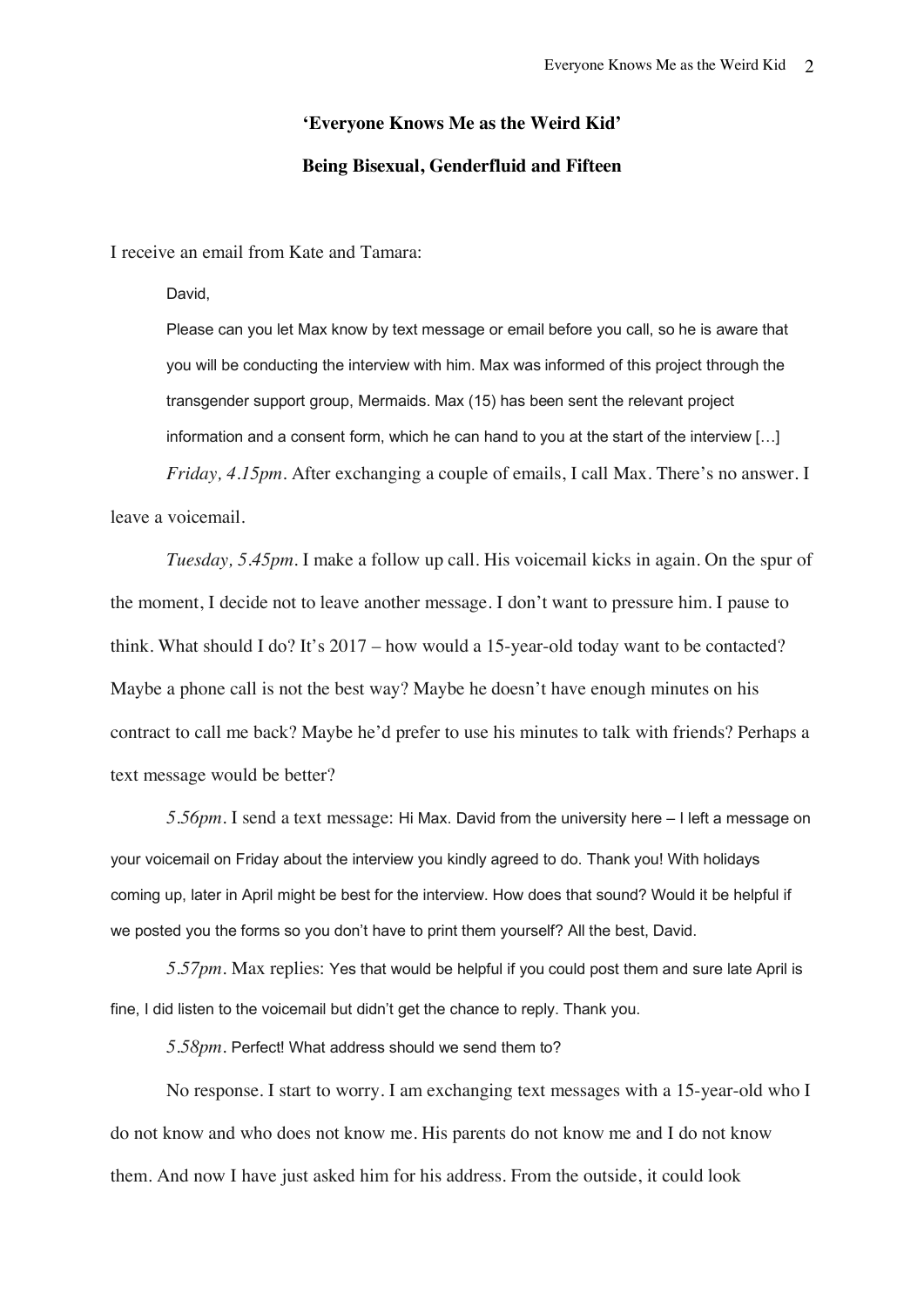inappropriate: an out queer man messaging a 15-year-old who may be trans. It *shouldn't* make any difference if Max is trans. It *shouldn't* make any difference that I am queer. I try to resist it, but decades of homophobic bigotry – queer men portrayed as perverts and paedophiles – lives on in me as a tiny, blackened spur of shame. How would it look if Max tells someone that this man, who he doesn't know, just asked him for his address?

*6.45pm.* Max replies, giving an address. Immediately, I am relieved that he is back in contact. My worries were unfounded. But I'm surprised at the address he has given as I assumed all the participants were local. I enter his postcode into Google Maps. It is 240 miles away. Maybe he has given a mailing address to avoid sharing his home address? The address of the Mermaids support group, perhaps, to act as a point of contact? Well, that's OK, I can work with whatever works for him.

*6.49pm.* I reply: Thanks Max. We will post them to you ASAP. If you have any questions feel free to email or call. Best wishes, David.

*7.10pm*. Thank you, I shall do if I have any questions.

*Sunday, 12.56pm*. After more missed calls and unanswered emails, Max and I finally speak on the phone. His Mum is there, and I speak with her too. I'm relieved to be able to do so – I feel this contact with one of Max's parents is important, it legitimizes my communication with Max. It makes me feel safer – a parent knowing about the research and knowing about me. Max's mum promises to email me the signed consent form. We arrange a first interview via Skype on Friday at 5pm.

#### **Background to the Research**

In November 2016 we began working on a collaborative interdisciplinary project with the acronym F-COSTE – *Facilitating Conversations On Sexual Topics in Education*. The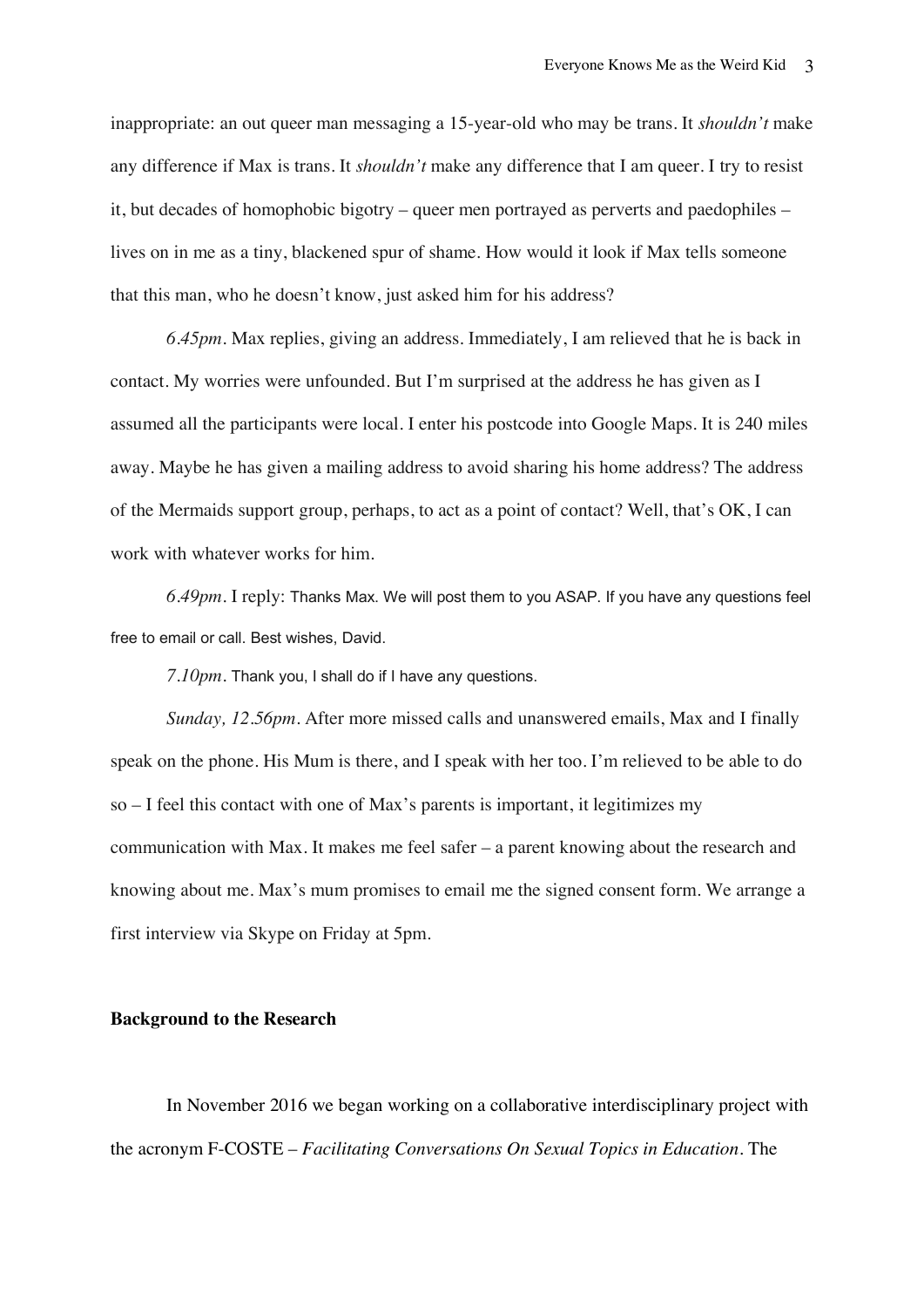purpose of the project was to undertake fieldwork to explore with young people, teachers, pastoral staff and school decision-makers barriers to communication on sexual topics and the potential for creative methods to facilitate sex and relationships education. A central aspect of our work, therefore, is to learn about young people's experiences of bullying, discrimination and harassment as a result of sex, sexuality and/or gender. Another aspect is our use of creative (artistic and/or technological) ways of sharing what we learn in ways that young people, teachers and youth workers find accessible, engaging and informative. In short, we are motivated to create 'products' or 'outputs' from our research which our stakeholders find useable and will positively impact young people's development. To date, we have produced films which combine storytelling, moving image and music (Douglas et al, in press; Douglas & Carless, 2017a, 2017b).

The issues the project addresses are sensitive and challenging, particularly when it comes to the experiences of LGBT youth. Research shows that young people who fall into one or more of these identity categories face increased levels of bullying, discrimination and harassment. For example, Grossman and colleagues (2009) report figures from the Massachusetts 2003 Youth Risk behavior Survey which found lesbian, gay and bisexual students were more likely than their heterosexual peers to have been bullied (42% vs. 21%), threatened or injured (22% vs. 5%), have skipped school because they felt unsafe (15% vs. 4%), and experienced dating violence (30% vs. 9%) or sexual contact against their will (41%) vs. 8%). These authors write: "LGBT youth who have had a visible presence in schools, with or without concurrent gender nonconformity, often reported daily experiences with school violence emanating from homophobia, biphobia, and transphobia" (p. 25). "For many," they suggest, "relentless verbal abuse and other forms of harassment were part of their normal daily routine" (p. 26). Johnson, Singh and Gonzalez (2014) conclude: "To say schools and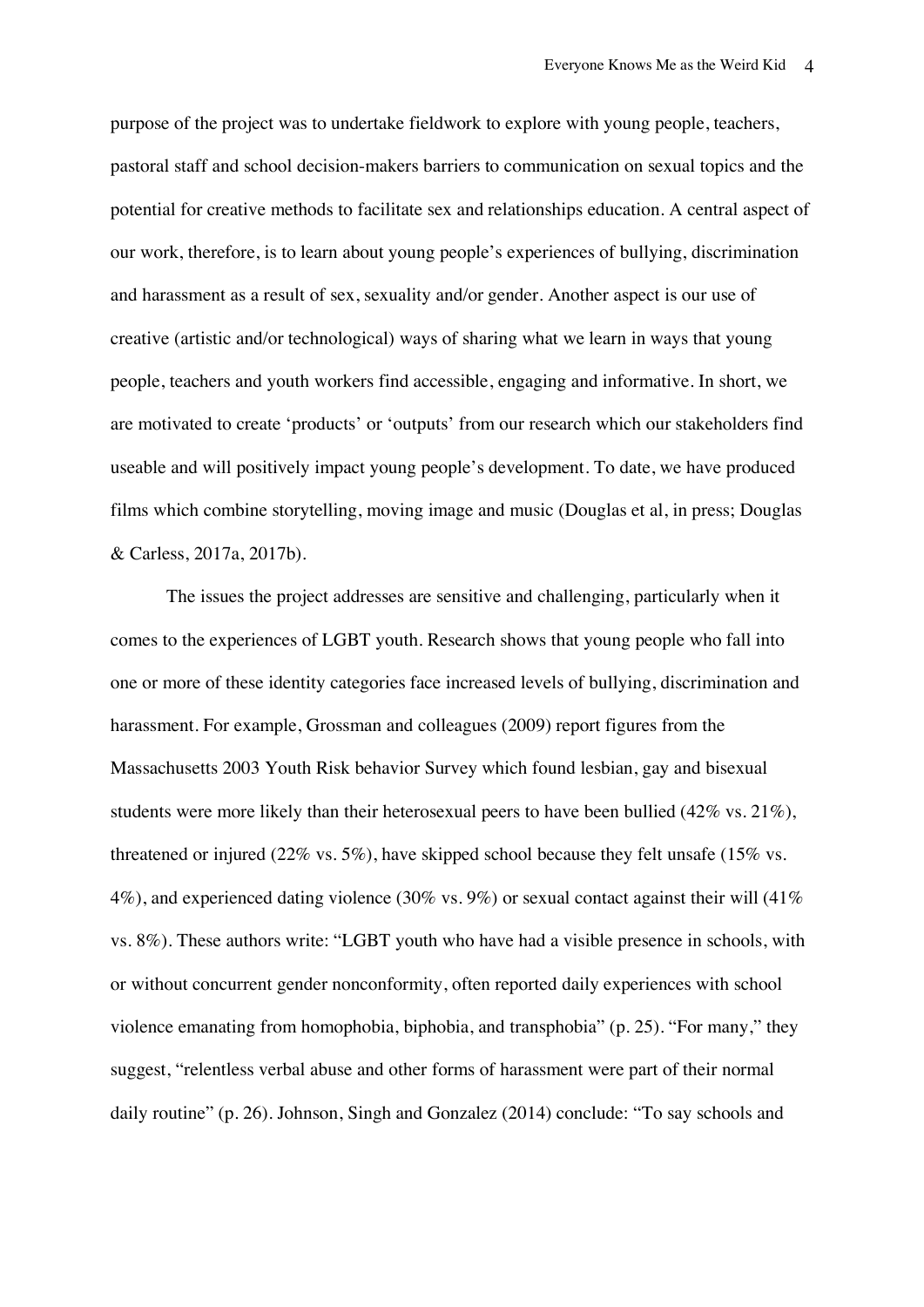other youth programs continue to be unsafe for lesbian, gay, bisexual, transgender, queer, and questioning (LGBTQQ) students is an understatement" (p. 420).

Unsafe school environments adversely affect students' wellbeing and experiences of homophobic or transphobic bullying increase the likelihood of depression, self-harm and/or suicide attempts (McNamee, Lloyd & Schubotz, 2008; Whigmore, Sherriff & Bogen-Johnson, 2009). Nodin and colleagues (2015) report statistics showing lesbian, gay and bisexual young people are twice as likely to attempt suicide and to self-harm than heterosexual peers. In their study, 34% made at least one attempt during their lives. Among trans young people, this figure rose to 48%. In relation to this, Zeeman and colleagues (2017) argue that "trans people experience significantly higher rates of bullying and marginalisation, they feel socially isolated more often, or have a decreased sense of connectedness to their communities" (p. 385). Despite the heightened challenges facing transgender, queer and questioning (TQQ) youth, Johnson and colleagues (2014) suggest that researchers have tended to focus "more on sexual orientation than gender identity/expression, thereby rendering the experiences of TQQ students virtually non-existent" (p. 421). On this basis, they advocate for "innovative and collaborative methodologies that highlight the voices of TQQ youth, who often have multiple marginalized identities" (p. 422).

It is within this high-stakes personal-social-political context that we created a performance text titled *Everyone Knows Me as the Weird Kid* with the intention of it being performed in educational settings not only *to* young people, but also *by* young people. The performance focuses on the experiences of Max, a 15-year-old who identifies as bisexual and genderfluid. As in some of our previous performative work (e.g., Carless & Douglas, 2010, 2017; Douglas & Carless, 2015; in press), we created the performance and the response that follows from collaborative narrative interviews between participant and researcher.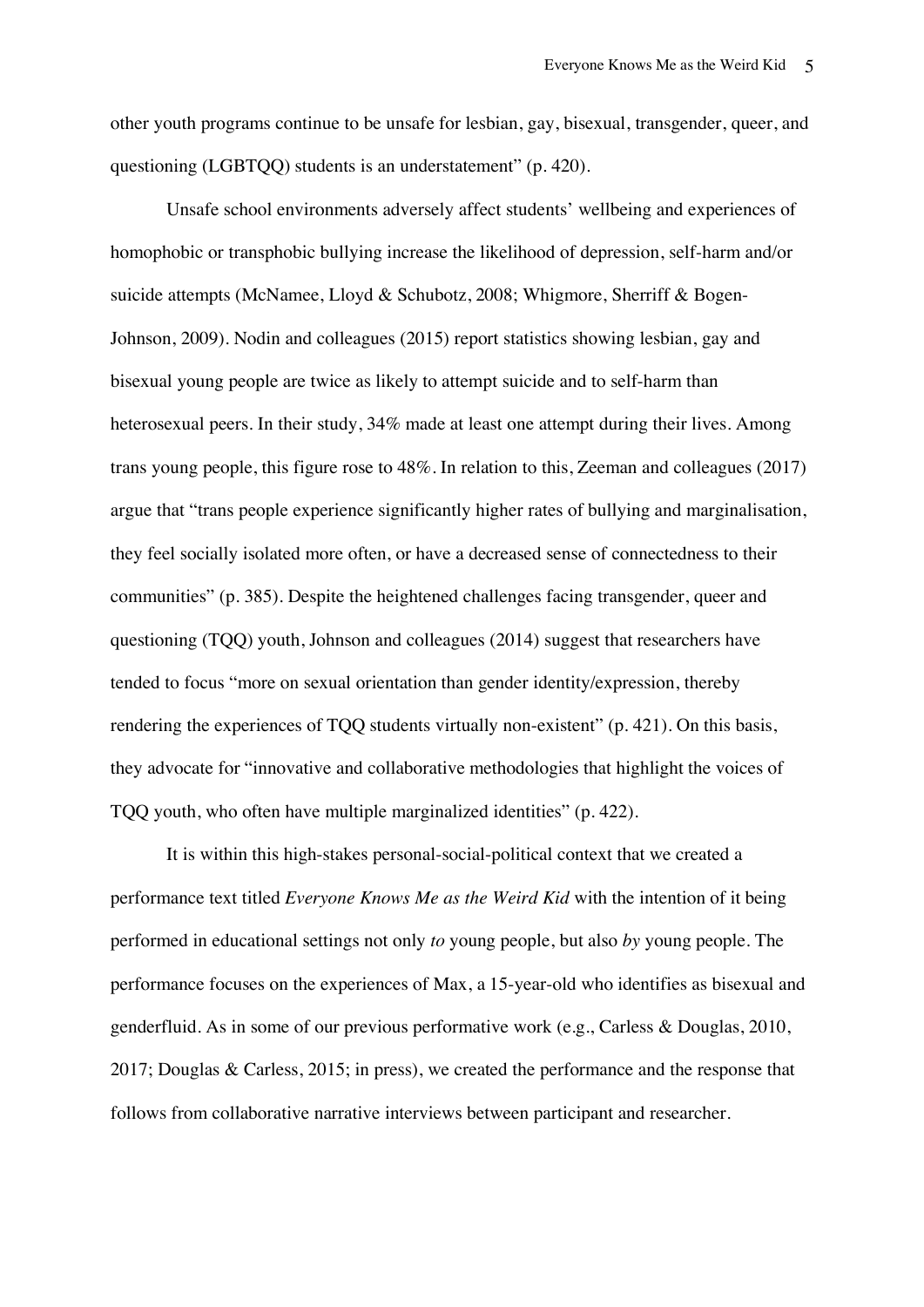#### **'Everyone Knows Me as the Weird Kid': A Performance Text**

*[Max and David are seated. Their chairs are at a 45-degree angle to each other and the audience. At the beginning of each Scene, Max stands and directly addresses the audience through a short poem, before returning to his seat.]* 

*Max:* My name is Max. I'm 15 years old.

*David:* And my name is David. I'm 47 years old.

#### **Scene 1: Being Bisexual**

*Max:*

Even in my family

I'm the weird one

"A Unique Butterfly"

In my family everyone's just…

*I've got such a nice family*

*David:* Max, if you imagined your life as a book, where would your story would start?

*Max:* There's two places I'd say – the two big decisions in my life. The first was coming to terms with being bisexual – a year or two ago. The second was coming to terms with being genderfluid – just a few months ago.

*David:* Those are big things. At any age. Can you tell me about coming to terms with being bisexual?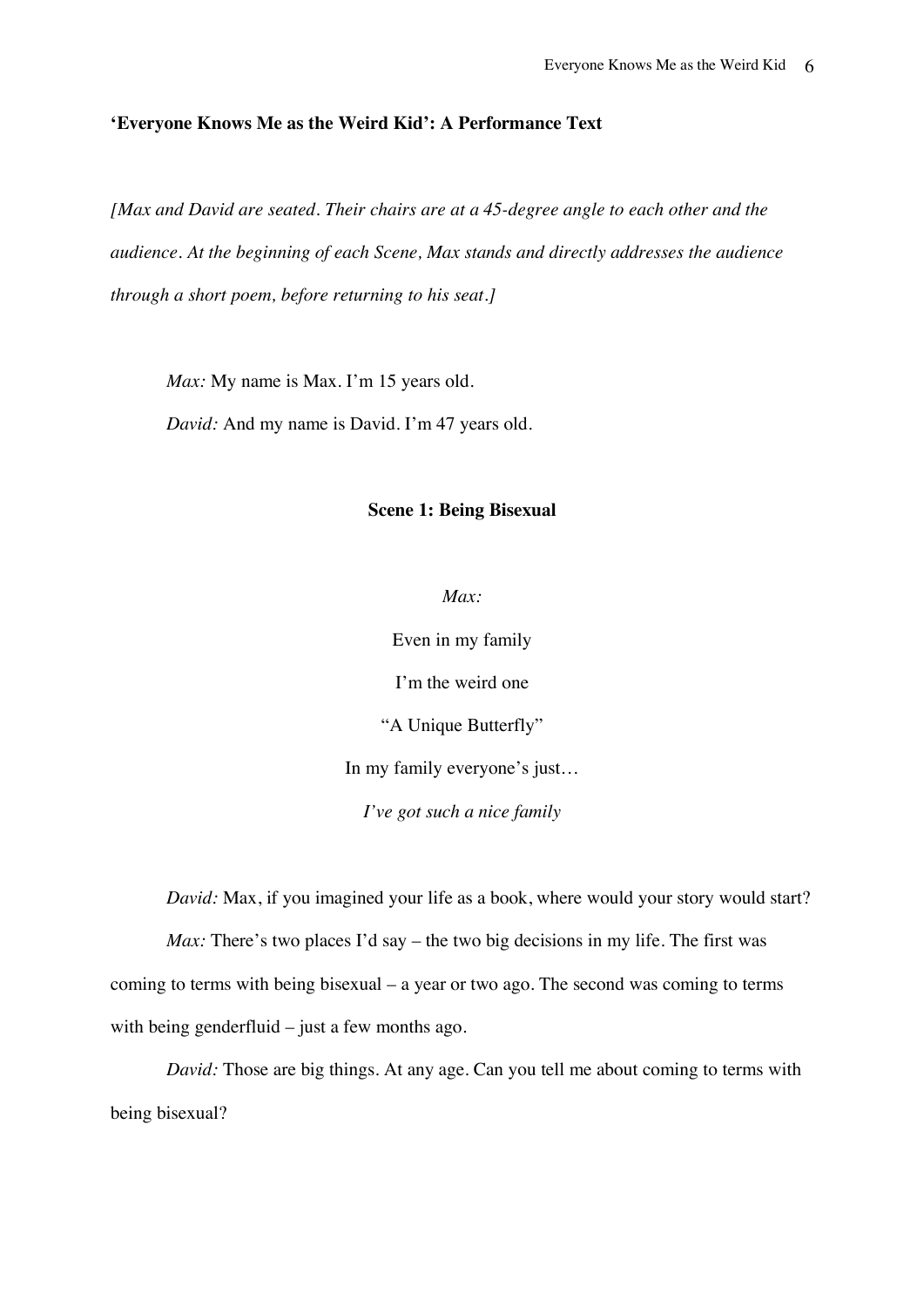*Max*: I was 13, 14. Just starting to get a grasp of the world. It was constant confusion.

It's still confusing! It was one of my best friends who I felt weirdly about. Still do. Took a good month until I decided to tell someone. I told my mum first*.* 

*David:* How was your mum with it?

*Max:* Oh, she was fine. My uncle's gay so my whole family are really cool about things.

*David:* Were you worried about telling her?

*Max:* I was worried about telling *anyone*. Coz once you say something, it's true, as it were. I worried that if I changed my mind, it would be hard to take back.

*David:* Did you feel that you needed to keep it quiet at school?

*Max:* Well we – him and me – are in the same school so that made it harder-slasheasier, depending on your perspective. For a while I didn't want them to know. Then I went with the philosophy of I'm not gonna tell but if someone asks I'll say yes. That's how I came out in school: someone asked me a question and I just gave an answer.

*David*: By 14! I really respect you for that. How is it being out at school?

*Max:* Well the main thing back then was questions. A lot of people were like, 'Oh, so what's this thing?' Just curious. 'So you like all men?' 'No, only some.'

*David:* Have there been times where you've felt you needed to keep quiet or hide at school?

*Max:* It depends on the time period. With the whole sexuality thing, it's not too bad. I'm just bisexual. A lot of people don't get it, but no-one's actively violent.

#### **Scene 2: Being Genderfluid**

*Max:*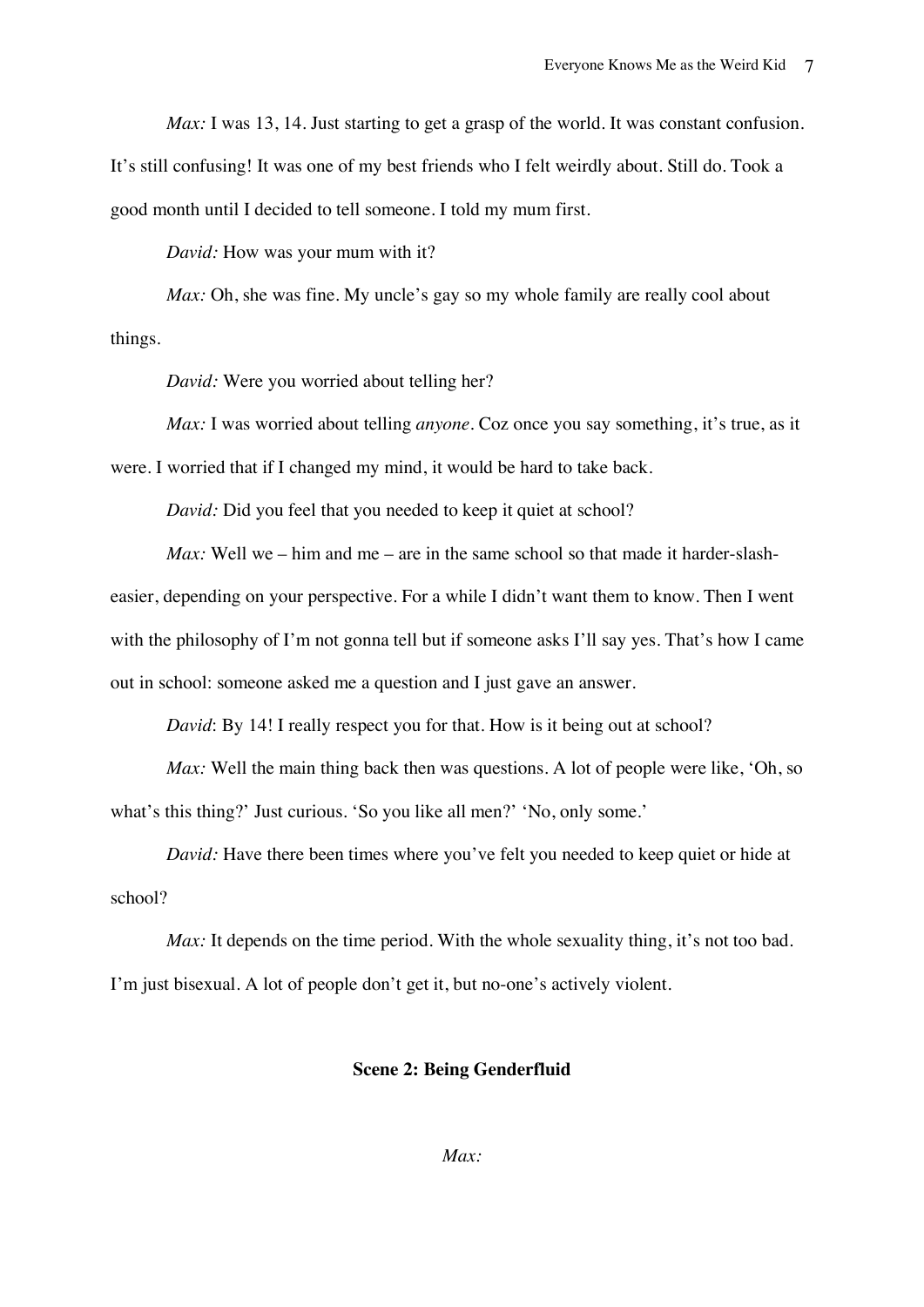I've got a small friendship group Coz I'm the weird kid Everyone knows me as the weird kid I'm fine with being that way, it's just how I am *Cool – in my own way*

*David:* How have people at school responded to your genderfluidity?

*Max:* I haven't actually opened up at school about that. And I don't think I'm going

to. There's people I *really* don't want knowing because I'm worried about their reaction.

*David:* What's led you to be worried?

*Max*: Just the way they react to normal learning! I've already got people who have a deep hatred for me – just because I'm open and a bit flamboyant.

*David:* Could you describe a time when something's happened that's made you aware of their hatred?

*Max:* Oh yeah, I can tell you tons! There's one kid, he always used to be quite aggressive around me. I'm in his PE class, shamefully. Whenever we do PE – like we were doing dodge ball the other day – he'll throw the ball normally at most people but when he throws the ball at me, he'll like throw it really *hard-ly*. And he tries to deck me in the hallways and stuff.

*David:* That's not very nice Max. How do you deal with that? *Max:* I usually go to my pastoral<sup>1</sup>. They do try to help. And I just avoid him. *David:* So you have got people at school you can talk to?

<sup>&</sup>lt;sup>1</sup> "I usually go to my pastoral" is an abbreviated way for Max to say he consults the designated school staff member who is first point of contact regarding a student's personal and social wellbeing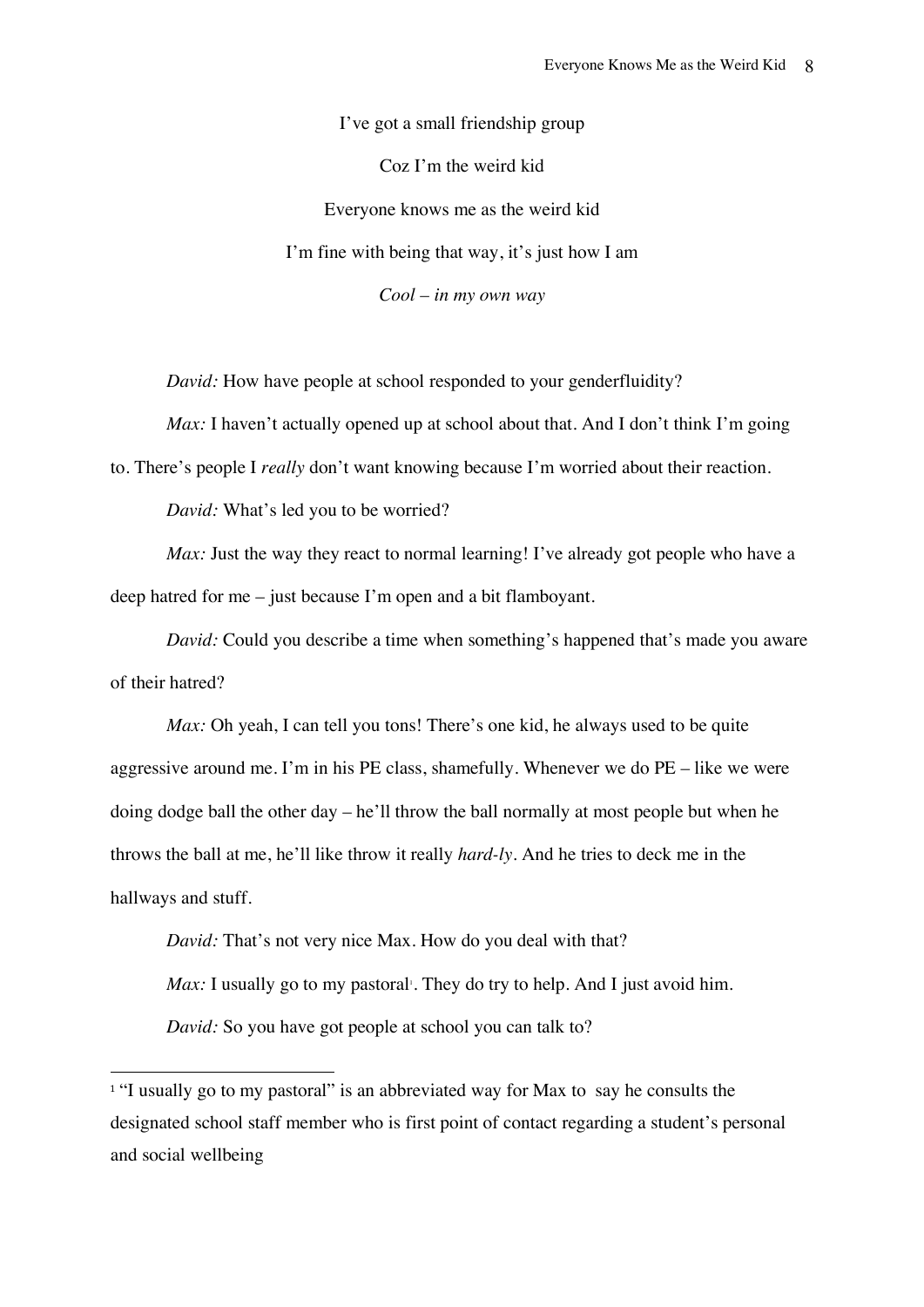*Max:* Being the weird kid, I only have a select group of friends. Which has its benefits because they're actually very close friends. I've got friends who I trust – a group who know about my genderfluidity and are just fine with it.

#### **Scene 3: Being Bullied**

*Max:*

There have been times he tries to deck me But I'm good at staying on my feet Got a game with my friends called '*The Deckenings'* Where we deck each other up It's only gone wrong once – where I was in hospital! But apart from that I haven't lost one Yeah, it's weird, it's really weird *Like I said – I'm weird*

*David:* When did the bullying start, Max?

*Max:* My first incident of bullying was in year seven. I had a very high-pitched voice. It's a lot lower now than it was – this is my voice now, it used to be *up there* [mimics high voice]. So, obviously, you can see something going wrong straight away. It started with one of my friends, which was shocking. I don't know what happened but he became – as I define it – *a nob*. People made jokes before, but he started rallying the jokes, as it were. And I got the nickname 'Miss Piggy'. That went for about a year before I told anybody about it. It was *really* quite depressing actually. I felt outcast. I don't mind people calling me names coz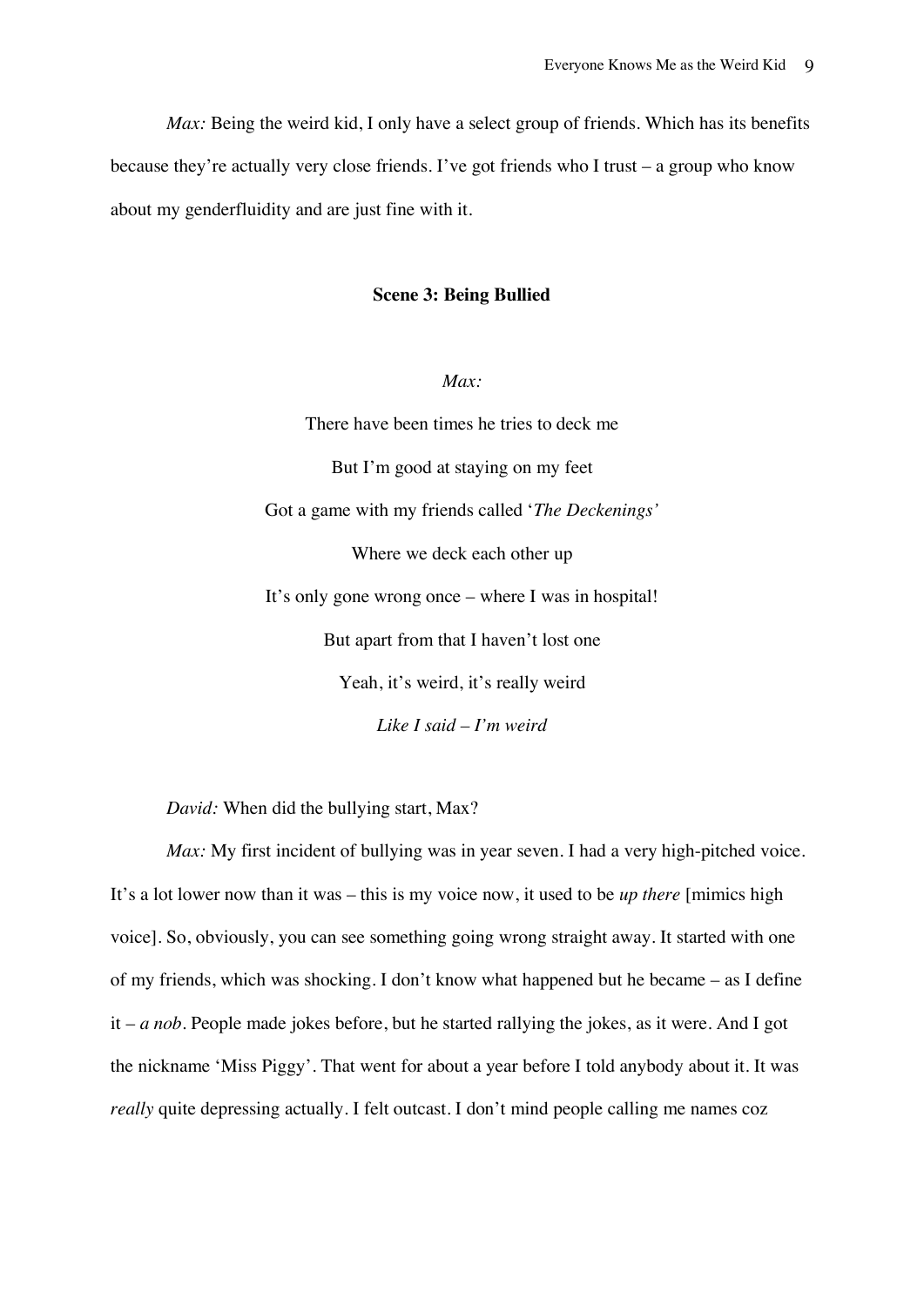that's just gonna happen in life. It was mostly the fact that it was a person who I believed to be a friend – and then he wasn't.

*David:* Hmm. So the bullying was verbal?

*Max:* Mostly. There was a few incidences of, like, a shove. Which still happens today, but nothing so violent that I was scared for my safety. No, that came a lot later in life.

*David:* When you've been scared for your safety?

*Max:* Yes, it's actually this year I've been a bit scared for my safety. A fair few times. The person I mentioned before, he's the one I'm scared around because he *is* physically violent. He hasn't done anything crazy but he has done things where I've got injured and had to go off school.

*David:* That's horrible. Max, are you OK talking about all this?

*Max:* Yeah, yeah it's fine.

*David:* It sounds like the bullying is happening in PE and sport?

*Max:* Yeah, well, that's the best time to assault someone. Because you can put it off as an accident. Like with the dodge ball – he instantly put it off as an accident. It's the only time I've really felt scared for my personal safety in my life.

*David:* I'm not surprised that you don't want to go to a lesson with that person.

*Max:* I really don't like going to PE much. I usually avoid him but in PE he's there.

But I don't want to switch PE classes because that means I'd have to do football - and I *really* don't like football!

#### **Scene 4: Being Amongst**

*Max:*

I went through quite a bit of mental anguish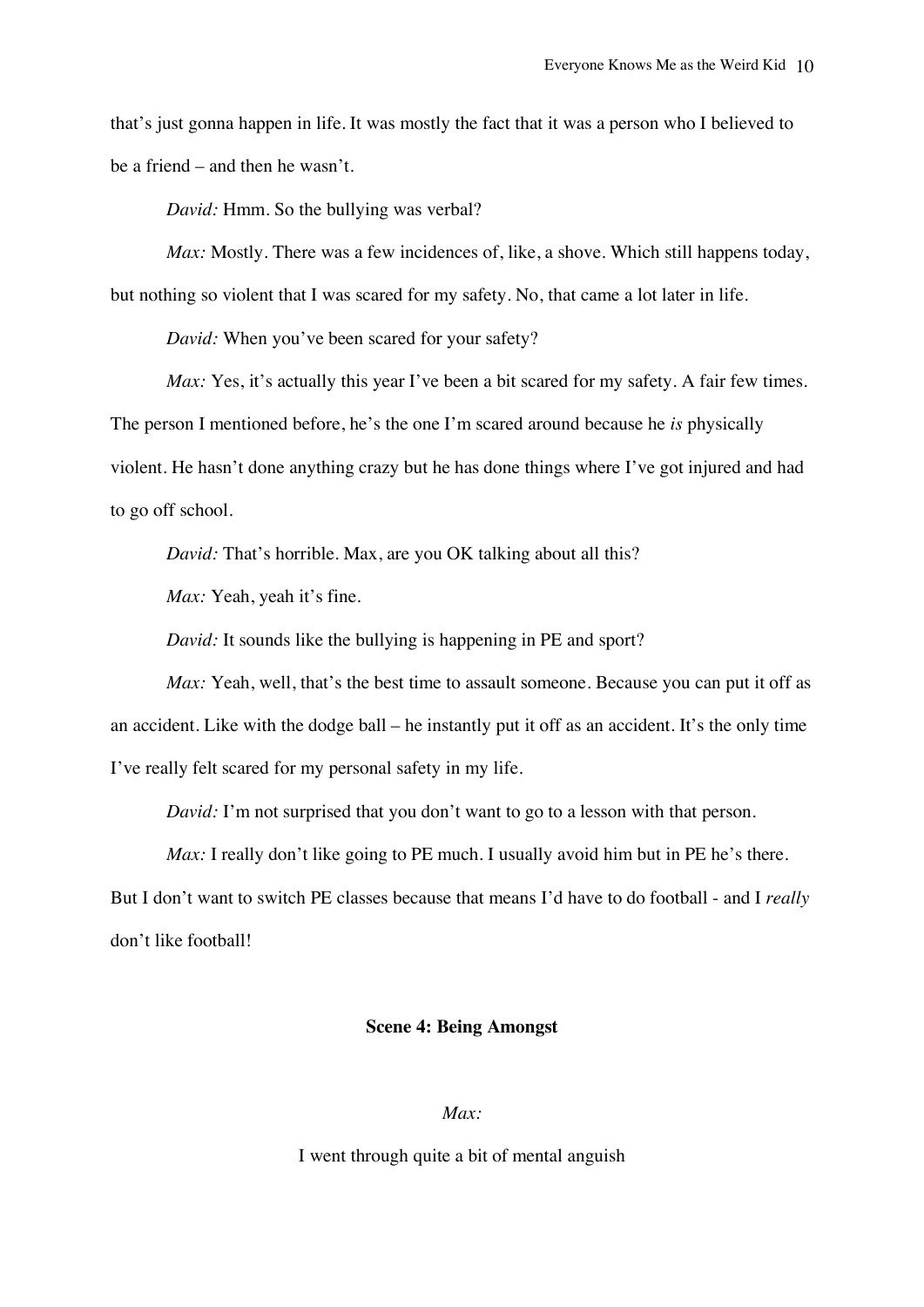trying to work out what I am left me on the bathroom floor a few times curled up in a ball didn't show it to anyone but I was very confused on the inside *I still am a little bit*

*David:* Is there any place that you don't feel weird, that you feel you're amongst...

*Max:* [interrupting] One place I feel a bit *amongst* is the Mermaids group – that place everyone's just friendly. That's one place I feel very, 'Oh, I'm just another person.'

*David:* How did you find Mermaids?

*Max*: They were the first thing that popped up when I searched 'help for confusion about gender' on Google.

*David:* So this is quite recent?

*Max*: I spent a long time, maybe a year, thinking absentmindedly about it. It was about a month ago that I decided on a label. It was a very stressful period of time because I *decided* to think about it.

*David:* That's a big thing for any of us to deal with on our own. Thinking of myself as bisexual or gay was a big thing. And then to be considering genderfluidity. At 15? Trying to deal with that? That's huge.

*Max:* Well, it sort of led to Mermaids coz I was very confused about what I am. And I still am because the fluid thing means it's constantly changing. So I was trying to find someone to talk to who's not in my family or someone I know. I saw the site and I was like: 'Oh that looks nice!' I clicked on it. It's a support group for teens, where you can talk to other teens. If there's a problem I put it on the group, then someone will talk to me about it. Or if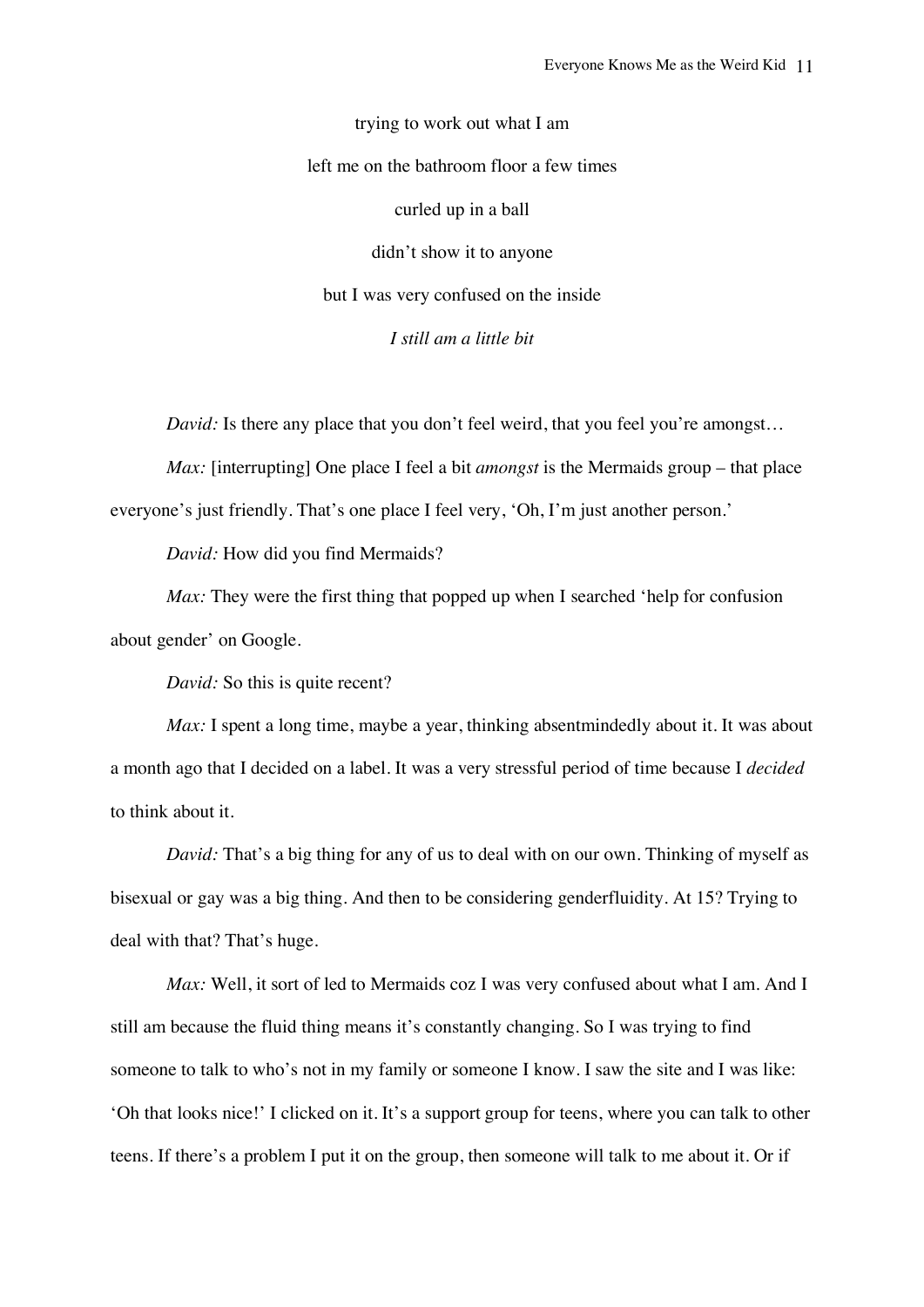someone else has a problem, I talk to them about it. It's all anonymous if you want it to be. I was doing it all in private, none of my family knew, made it a bit awkward. And it was definitely a period of my life I want to forget – it was very intense.

*David:* What got you through that period Max?

*Max:* The group helped a lot – because I just saw a lot of people who were going through similar things. I don't know. I had a few more bathroom floor situations. I think it was having others around on the group to talk to. And a lot of mental anguish.

*David:* Thank you for telling me about that, it's...

*Max:* [interrupting] Mmm, yeah. None of my family know about that. I haven't talked about those moments.

*David:* Well done for getting through it. I'm in awe, Max. Good on you!

*Max:* Thanks. I made a friend on there who's genetically male but her name's Jess. She's very useful for all this stuff – someone I talk to over Facebook messenger. Finally found a use for my Facebook profile! Jess suffers from depression though. But it's nice to talk to someone directly about things. We send each other pictures of our dresses.

*David*: Brilliant.

*Max*: Yeah. We both said to each other if we ever need someone to talk to about something really personal, we can. That's our agreement.

*David:* What you're saying is so inspiring to me Max. Coz these are really big things that most people wouldn't be able to deal with, not in the way you have.

*Max*: Yeah?

*David:* You're so wise about this. I don't wanna be rude but listening to you talk I almost can't believe you're only 15.

*Max:* Oh yeah, I'm *very* mature! I listen to music from the 50's! I've got the weirdest combination of maturity and immaturity – as you can see by everything I do.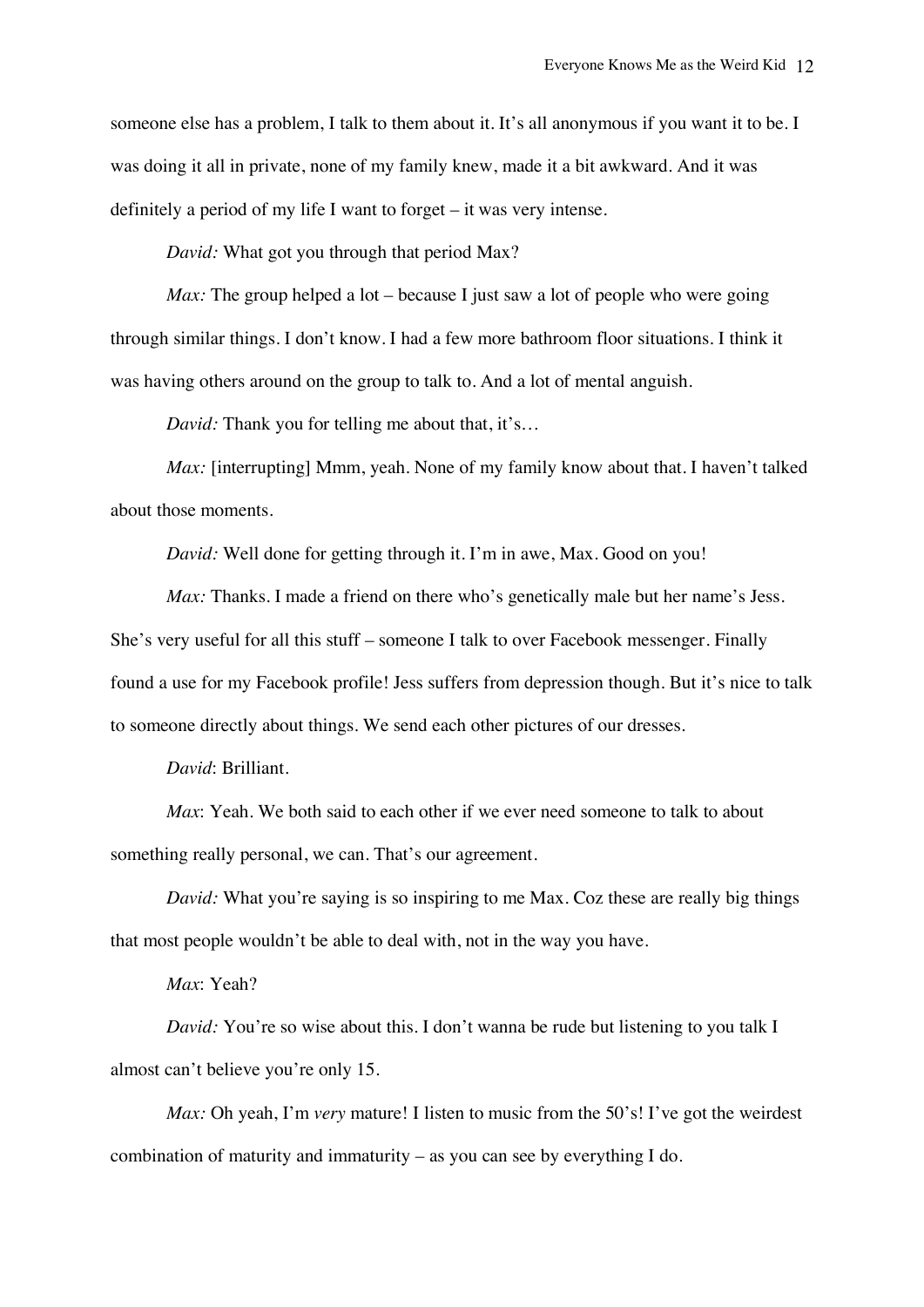*David:* I don't think that's immaturity. I think that's being free.

#### **Scene 5: Being Out**

*Max:*

I knew Dad would be cool with it and he was I also knew I'd have to have an hour-long psychological talk coz that's what he does for everything! The thing with him is he doesn't like labels *"*GEN-DER-FLU-ID" He doesn't mind what it *is* just thinks labels pin things down I don't mind coz it gives you something to go off

instead of having to describe it every time

*David:* What happened for you to decide to share with other people?

*Max:* I wanted to tell someone. I asked if the school had a counsellor, but it was a sixmonth waiting list. So that didn't run too well. After that, I arranged a meeting with Andy, a social worker who I know through our family. We met in a coffee shop and talked. The nice thing was he doesn't really know anything about it. He just asked a lot of questions.

*David:* When we've got something that's different, we have to be careful who we share it with, right? What was it about Andy that made you think that you could trust him?

*Max:* Well, I'd known him for a little bit, he's not in the family, he's not in the school, he's an outsider. I could talk to him about talking about talking! He said he understands that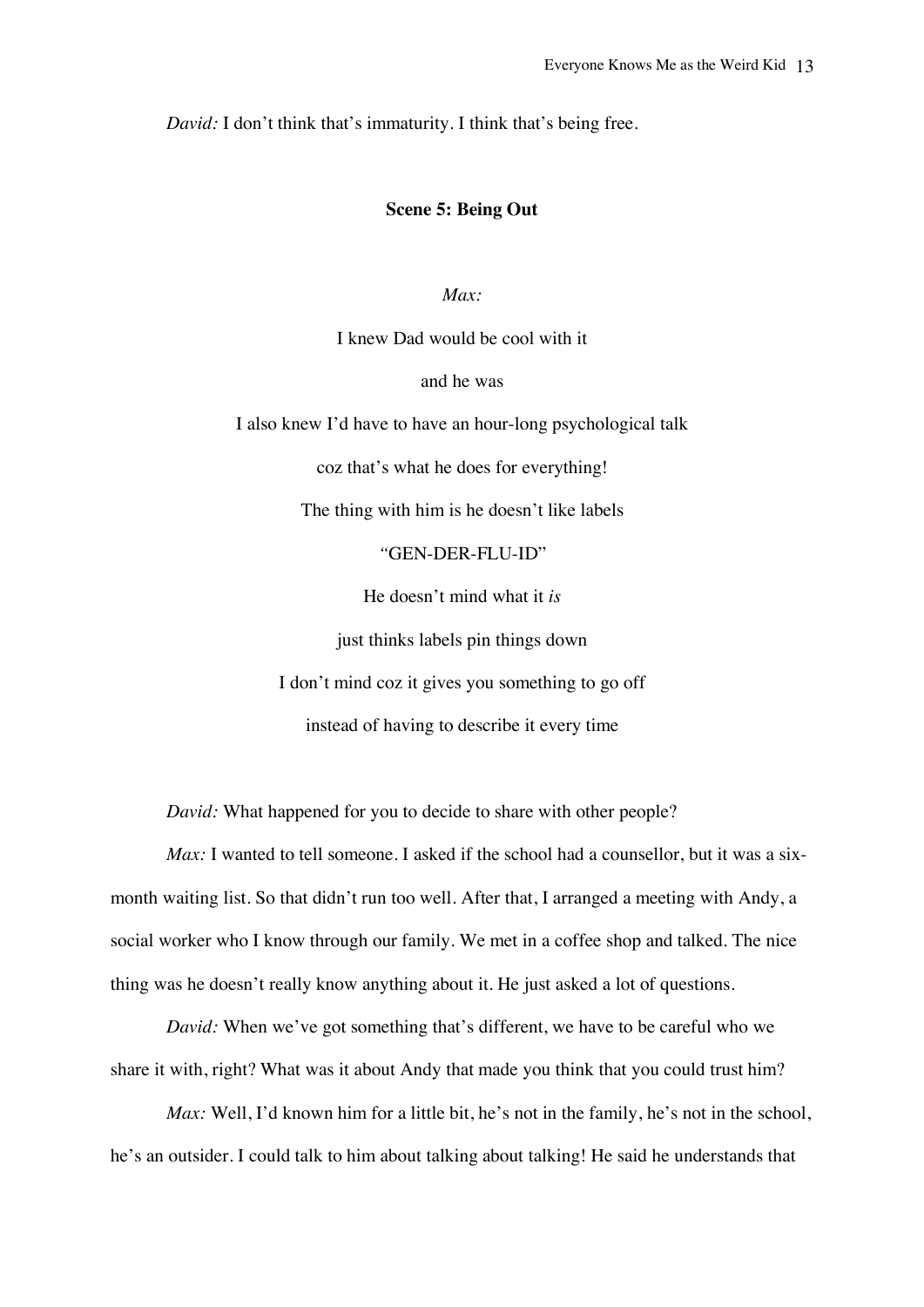it's hard to tell others, but eventually we should try. Which is what I wanted to do anyway. So I kinda flipped the cycle: I didn't talk to my mum this time, I talked to my grandparents. They're *very* nice! Even then it took me a while to talk to them. I waited for the right occasion. My Nanna had promised to cook me some meal coz I really wanted to try it. The first thing I did when we sat round the table was taste the meal – so if something went wrong at least I'd got to try it! Then I said: 'I need to talk to you about something.' And I told them. My Nanna, she just said: 'I know'. And that's how I started, with my family, and worked from there. When I talked to my uncle he said: 'You're not abnormal, this thing's very normal, it's just letting other people know it's normal.' So I've done things in school since then to normalise it.

*David:* Can you tell me about something you've done?

*Max:* One is I always have a pack of bobby pins, which I wear in my hair. When people questioned me about it I never said anything apart from, 'They keep my hair out my eyes'. But now it's gone to always having a hair brush on me because I'm growing my hair. Having hair this short and wearing a dress doesn't work! Just today I started carrying a mirror around on me too coz *that* [messes up his hair] is annoying! I also ran a lesson about stuff. In my RE<sup>2</sup> class we covered Christian views on being gay and same-sex attraction – which was a bit intense cause some people in the class are Evangelists. My teacher said that transgenderism wasn't going to be covered so I asked her if I could run a lesson on it and she said yes. So I spent eight hours on research with my mum, on Christian views on transgenderism, which was a bit shocking. A priest – he seemed like a nice guy – said it's like a kid pretending to be a dog. And there was this horrifying video of someone calling it mental illness straight out, which wasn't so nice.

<sup>2</sup> "RE" is an abbreviation of Religious Education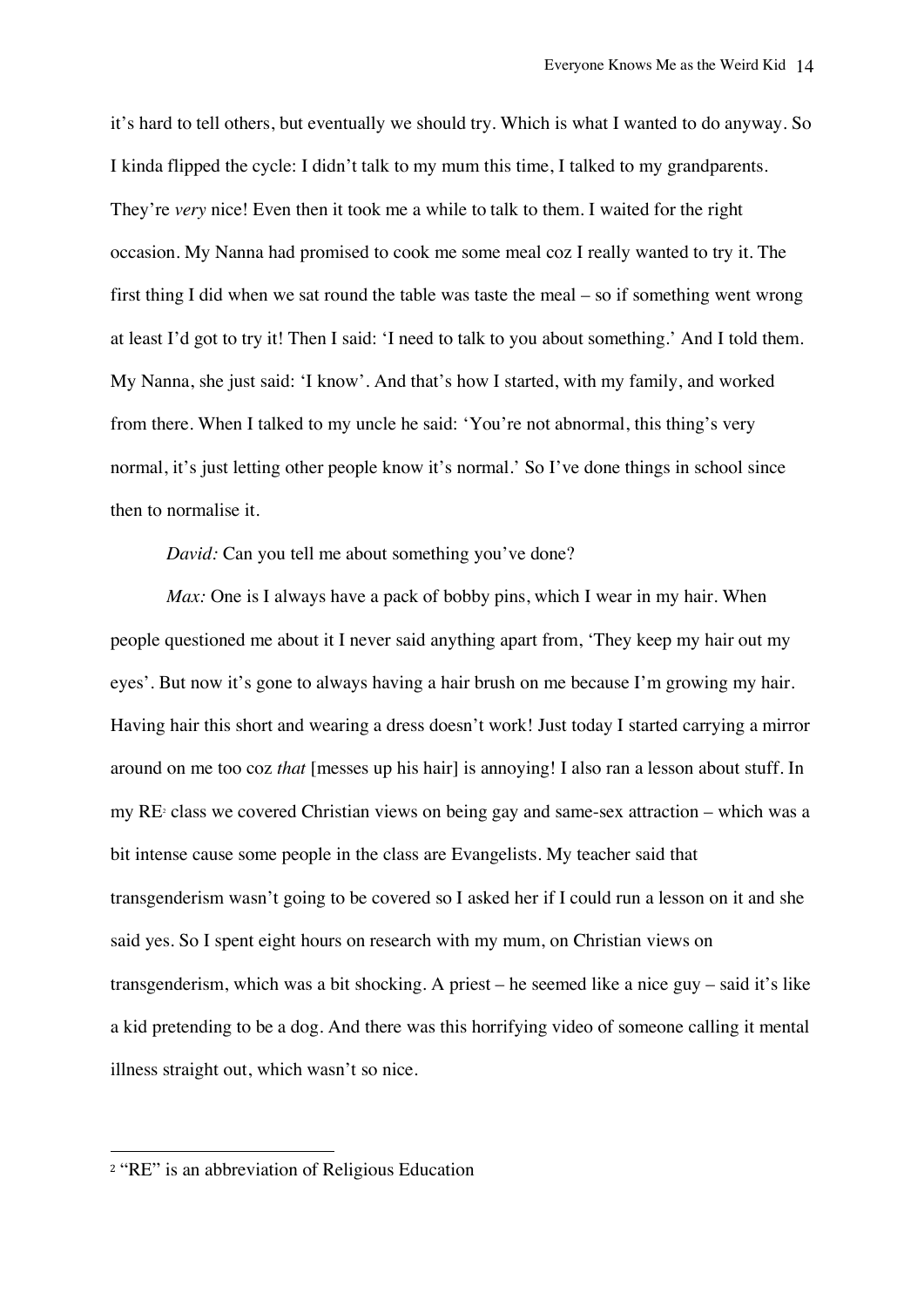*David:* Oh god! So, Max, where you're at now, you know they're talking rubbish,

right? You know that what they're saying is nonsense?

*Max:* Oh yeah. I found this one-side glossary online on transgenderism and transgender and transvestite and stuff. So I stuck genderfluid on the bottom of it because it wasn't there. So now people know!

## **Scene 6: Being Myself**

*Max:*

I'm not staying at my school 'til sixth form I'm looking for another school So I can make a fresh start Where I can make a different impression *and that is how they'll see me*

*David:* Can you talk some more, Max, about being genderfluid?

*Max:* With the genderfluidity, like you can see by my dress, the majority of the time I'm female. That's my thing – 70 to 80% of the time. Sometimes I don't really think I was

born the right genetic gender.

*David:* Are you thinking about transitioning?

*Max:* Yeah. But I've decided to leave any big decisions to the end of year eleven. That way it shouldn't affect my studies.

*David:* That sounds wise. You said 70 to 80% of the time you feel female and, as you said, you're wearing a dress now [Max makes flowing movements with his arms]. Very nice!

*Max:* It's a really nice material, it's like silk or something.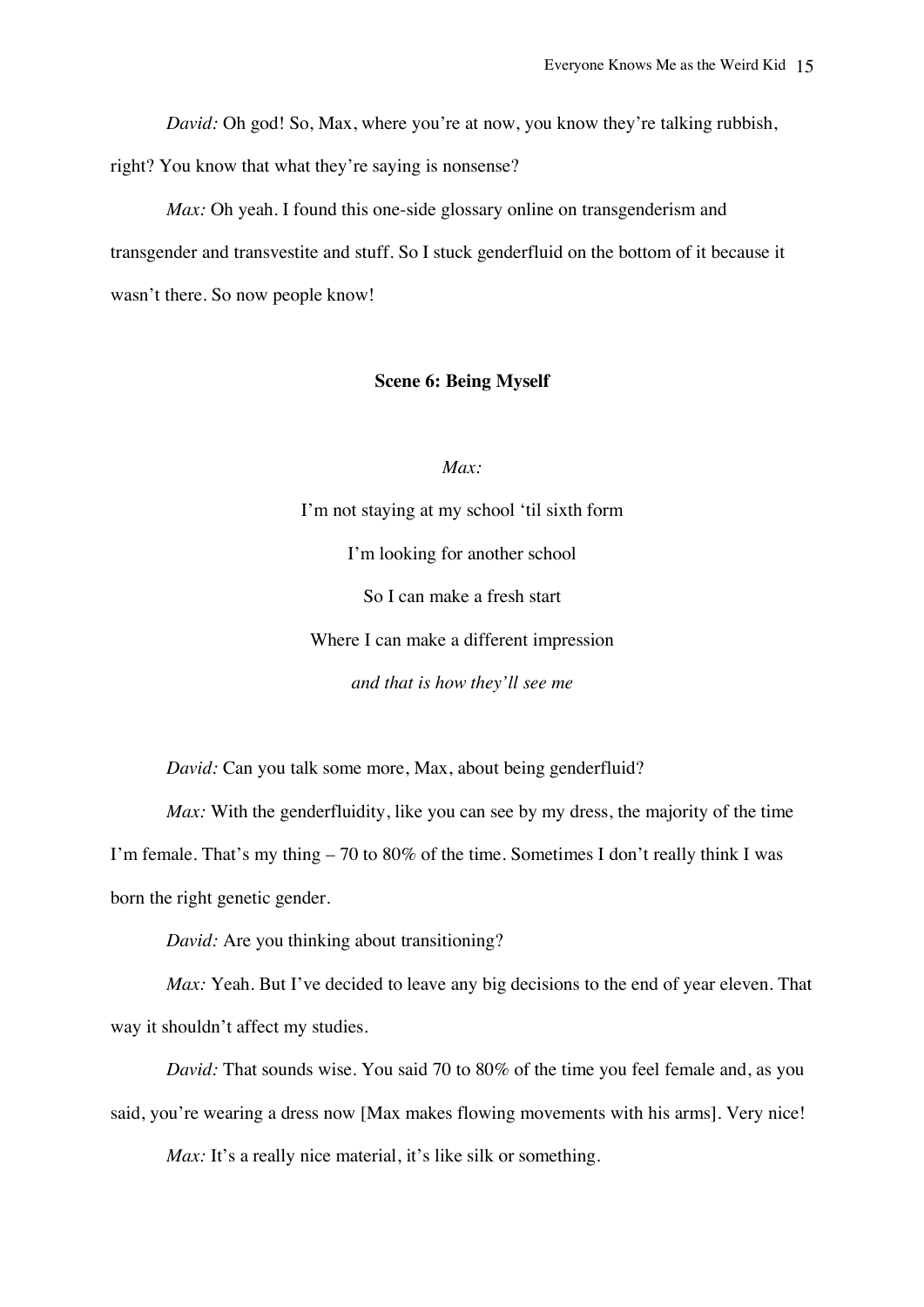*David:* It looks good on you!

*Max:* [striking a pose] Ta-daaa!

*David:* When you're at school do you have to wear a uniform?

*Max:* Yes.

*David:* How is it having to wear a uniform every day?

*Max:* Because I'm not open in my school I'm restrained to male, which I don't mind. I'm a person who doesn't like to 'type' clothing. Like cross-dressing – I don't see it as crossdressing, I just see it as dressing. But a uniform is annoying because I'm a big believer in expression. That's what I was saying about a fresh start so I could be more open. I'm looking into a private school where I could wear my own stuff. You have to be very formal but there's no uniform. But I think everything looks better with a smart suit on!

*David:* You said then you'd be able to wear your own stuff. What would…

*Max:* [interrupting] I'm thinking of wearing a female outfit on the first day. I guess as a statement. I'd have two wardrobes – which is beginning already. I've already got three dresses. There goes all my wardrobe space!

#### **Scene 7: Being Normal**

*Max:*

As well as coming to terms with yourself there's others coming to terms with you *Now isn't that a classic movie line?*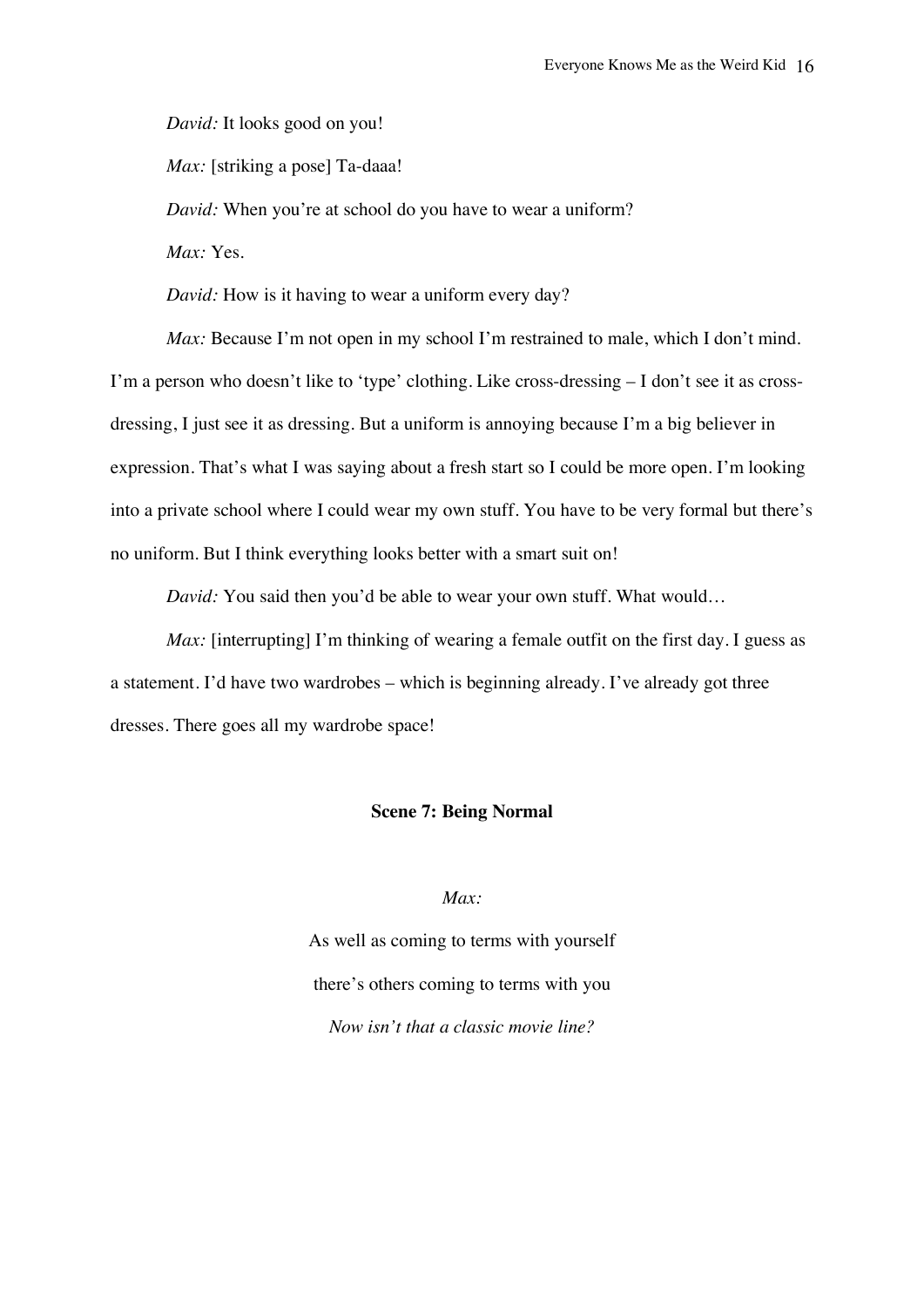*David:* It sounds like you've needed help at times Max – like we all do. Happily, you got the help you needed. What would you say to other people struggling with similar experiences?

*Max:* Well, there's always hope. There *is* always someone out there who will care. As hard as it is to see, there *is* always something. There's always someone, who might be right next to you, who cares about you. But you're just not seeing it.

*David:* Is there anything that you would have liked somebody to have said or done for you?

*Max:* Yeah. It would have been nice for someone to say, 'It's okay.' Just those two words have a lot of power behind them. Someone saying: 'It's okay, this is only a period of time.' Like, my genderfluidity – it's only a period of time being stuck in high school wanting to keep it secret. In another period of my life it might just be a fact of my life. I'm not saying everything's going to be alright – because sometimes it's not. But the line 'It's okay' – there *is* always a positive.

*David:* That's very powerful. It *is* very meaningful to hear those words if you're thinking things *aren't* okay. Is there anything else that you would have liked for people to have said or done?

*Max:* Well it's just to have someone there for you. Eventually I found Mermaids. But previous times in my life – like when I was being bullied quite badly – there was no one there actively trying to help. Even if you yourself are not going through physical or psychological trauma, but someone else is, *just be there for them!* Even if you don't know them. Be there for them! Even if they've done something terrible. They still need help.

*David:* Yeah, someone who's there for us. And the help would be…

*Max:* [interrupting] Someone who knows what you're going through. Someone who knows the struggles you face. Someone you can talk to freely. You don't have to describe all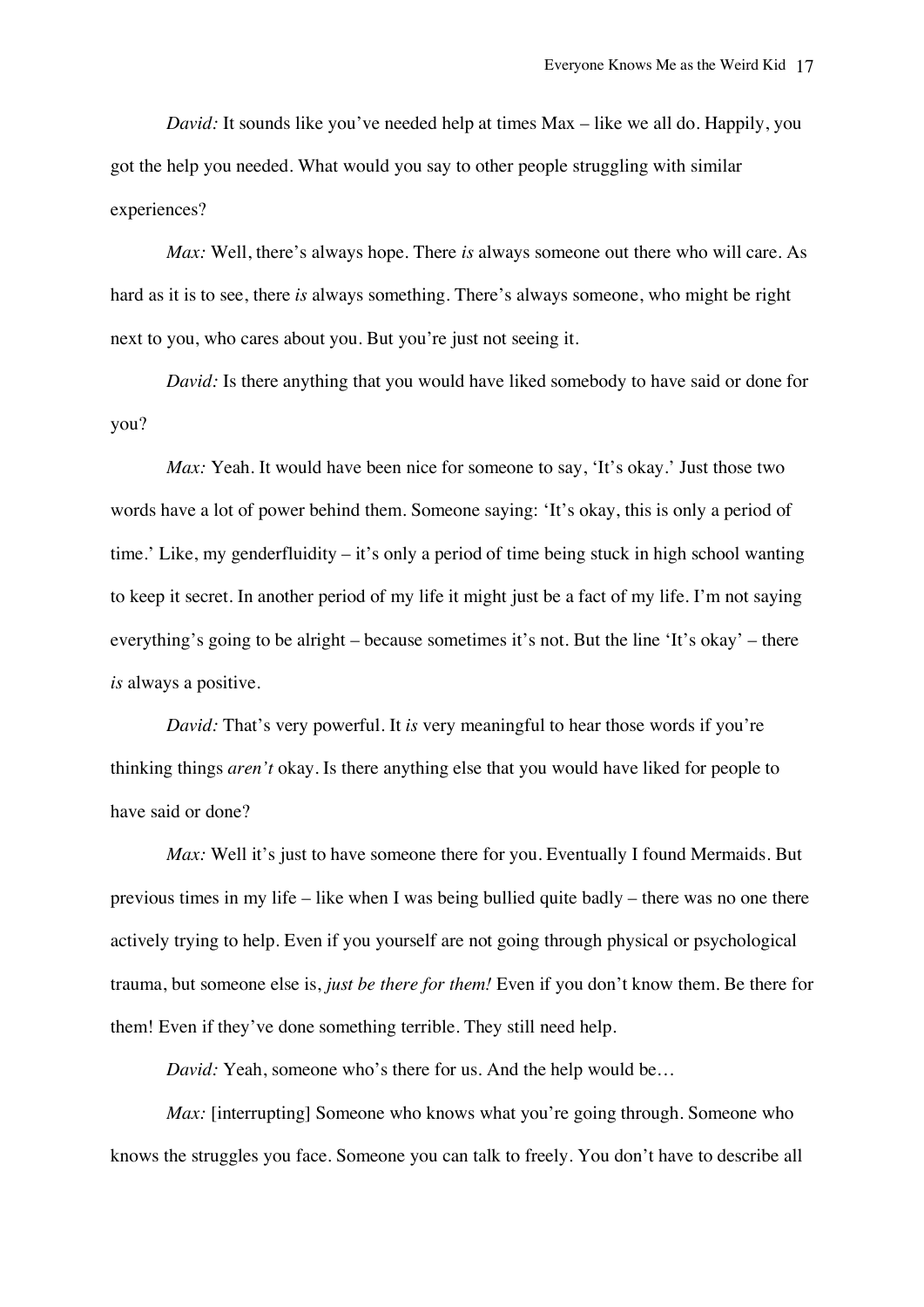the issues, they just *know*. Like my friend Jess – she used to be genderfluid but after about four months being female she decided that's just what she is. So she knows what I'm going through.

*David:* Earlier on you were saying about being the weird kid and kind of embracing it – like it's okay to be the weird one. But with Jess, you're not the weird one, are you?

*Max:* No. We're just two friends.

#### **Coda**

*Max:*

Nothing's abnormal

Everything is normal

It's just other people not seeing it that way

Me – being genderfluid that's *totally* normal In my friendship group all of us are weird *To us it's normal.*

#### **Response from Max**

Some months later, Max and I schedule a Skype call so I can share the 20-minute performance with him. After the last line – '*To us it's normal*' – there's a moment of quiet. I ask Max, 'What are your feelings hearing that as a piece?'

*Max*: I really enjoyed it, the way you've done it. I really like it. It's almost weird to hear a narration of my life.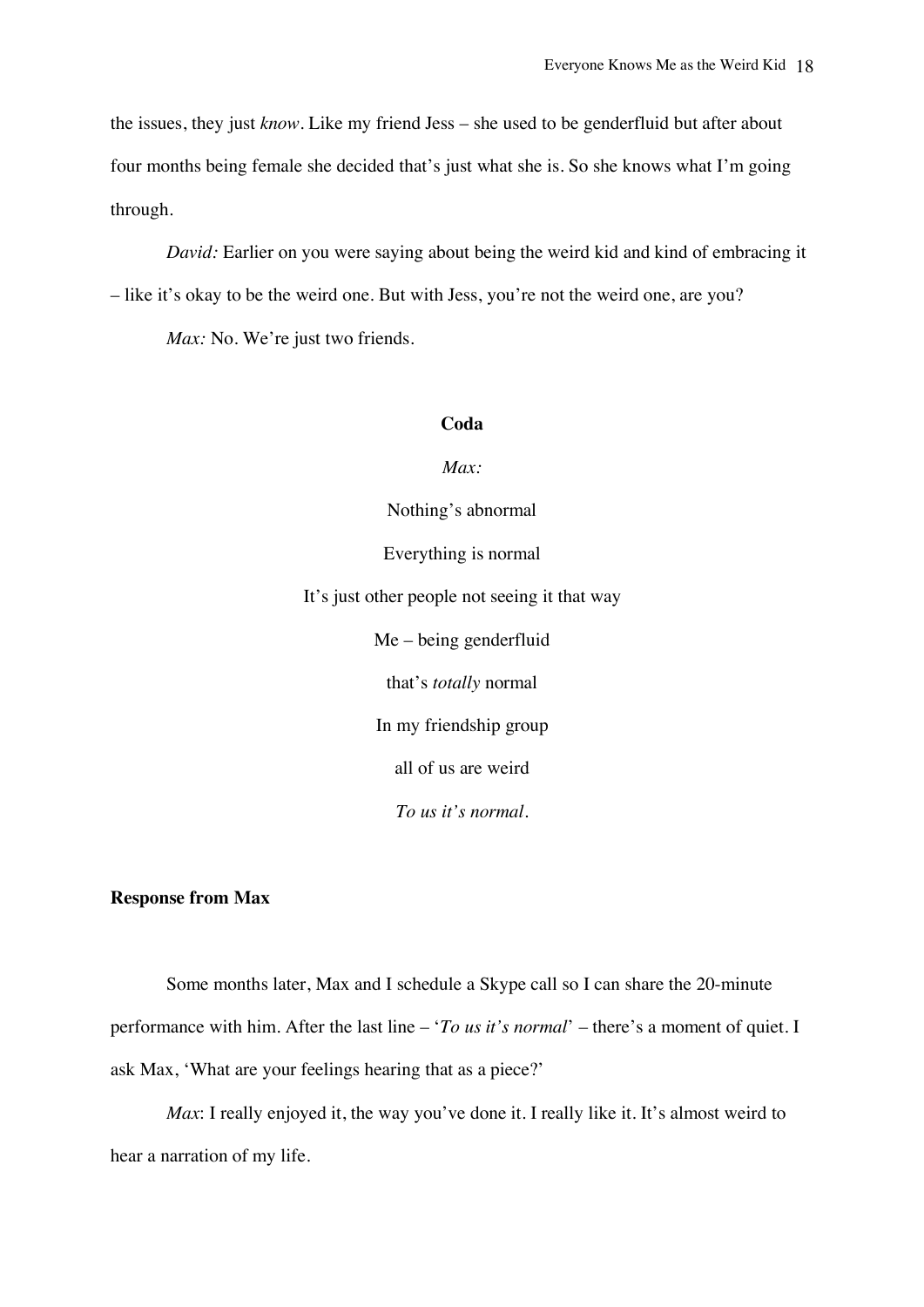*David*: They are the words we said during the interview.

*Max*: Yeah, I know that. It's my sort of wording of life.

*David*: Is there anything that you wouldn't want sharing with other people?

*Max*: That's all fine I would say. I really like the whole thing.

*David*: I find it quite emotional reading it. Was it emotional for you listening back?

*Max*: Yeah. It was very strange coz a lot of things have changed. But yeah, I could feel the emotion in the piece.

*David*: So, things have changed? What's been happening?

*Max*: The bobby pins have stopped. I think I lost them. I still have the hairbrush! I mentioned in the previous interview I did a sponsored walk in a dress. We do it each year. The year before I even really did anything with gender, I did it in a dress. Then, after accepting my gender a bit more, I raised over £200 coz I did it in a *wedding* dress.

*David*: Brilliant! How was the experience of doing that?

*Max*: Really nice. Like, obviously, it all sort of comes across as a joke. It does whenever you walk 10 miles in a wedding dress! But it's always nice to find excuses to wear a dress in public. And I'm doing Prom in a dress. I've been hyping it up throughout the year so that way it becomes normal. And now if I *didn't* do it in a dress I'd actually be more likely to be beaten up – that's my logic. I try to not take too much of a risk. Its best to normalise it before it happens. And some people have been quite supportive. This person, Sam, said last year her sister bought two dresses and I can have the other one. She just gave it to me to use for Prom. And it fits, which is good!

*David*: Perfect! You've given me an insight actually Max. When I perform this, I'll read your part and someone else will be me. And I did think: *when we did the interview, you were wearing a dress, should I do that too?* And that would be really hard for me to do that. So it made me appreciate again what a big thing you do. How brave it is.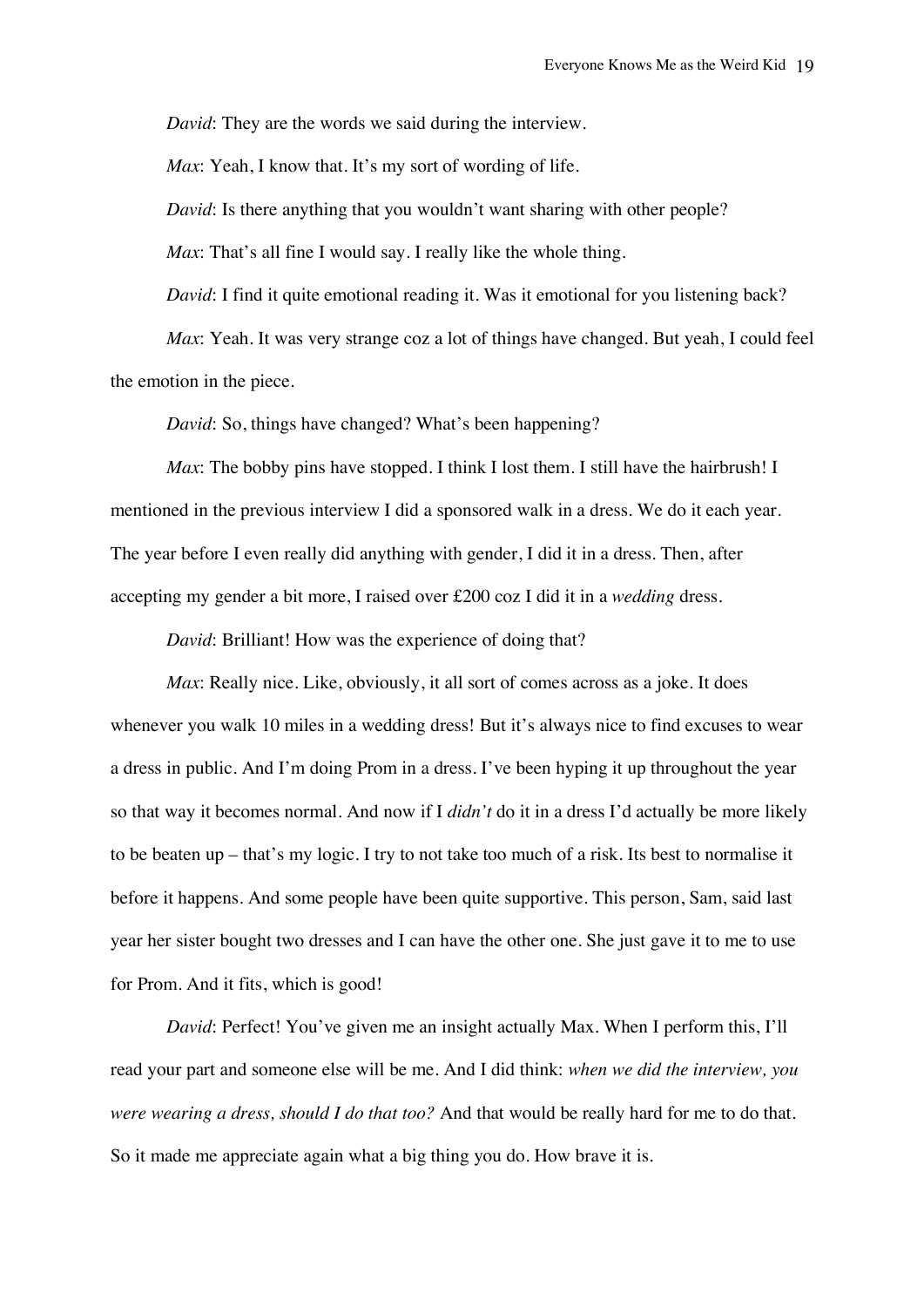*Max*: Yeah. It *is* tough. Even with all the gender stuff it's still tough just to go out to a family event sometimes. Sometimes I'm wearing a dress at home and I'm, like: *Should I get changed before I go to my uncle's or should I stick with this?* I try to stick with the dress but sometimes I get changed.

*David*: Hmm. Has anything else changed since we spoke?

*Max*: I went to the Houses of Parliament for a conference-thing. It was an LBGTIQ+ conference. I think I was wearing a suit when I went to it. Do you know Lord Chapman?

*David*: I've heard of him, yes.

*Max*: He was the first openly gay Lord. He said he got given the nickname 'Gaylord' – he finds it amusing as well!

*David*: Was it a good day?

*Max*: Yes, it was really nice. Seeing different people from that community. And also, with straight people, trying to raise awareness in a Parliamentary sense.

*David*: Do you think you'll be able to go to the sixth-form college you were talking about?

*Max*: I've been given a place! There are twenty places available and they gave me a place straight after the interview.

*David*: Superb! That's really good news.

*Max*: Yes. It's six-day weeks, 12-hour days, so it's going to be very intense. But it looks *really* good. I have a trans friend who goes there. I met them when I went to Trans Pride over the summer, after Brighton Pride and London Pride, which I went to both of. It's a smaller event but it was a really nice day. In the morning we did the protest march, not with all the big vehicles, just walking. Then they'd hired a park – we all just went in. You could buy things and talk to people. Then we got struck by terrible rain! There was me running in high heels down the street to try to get to a pub! Very exciting! Then afterwards there was a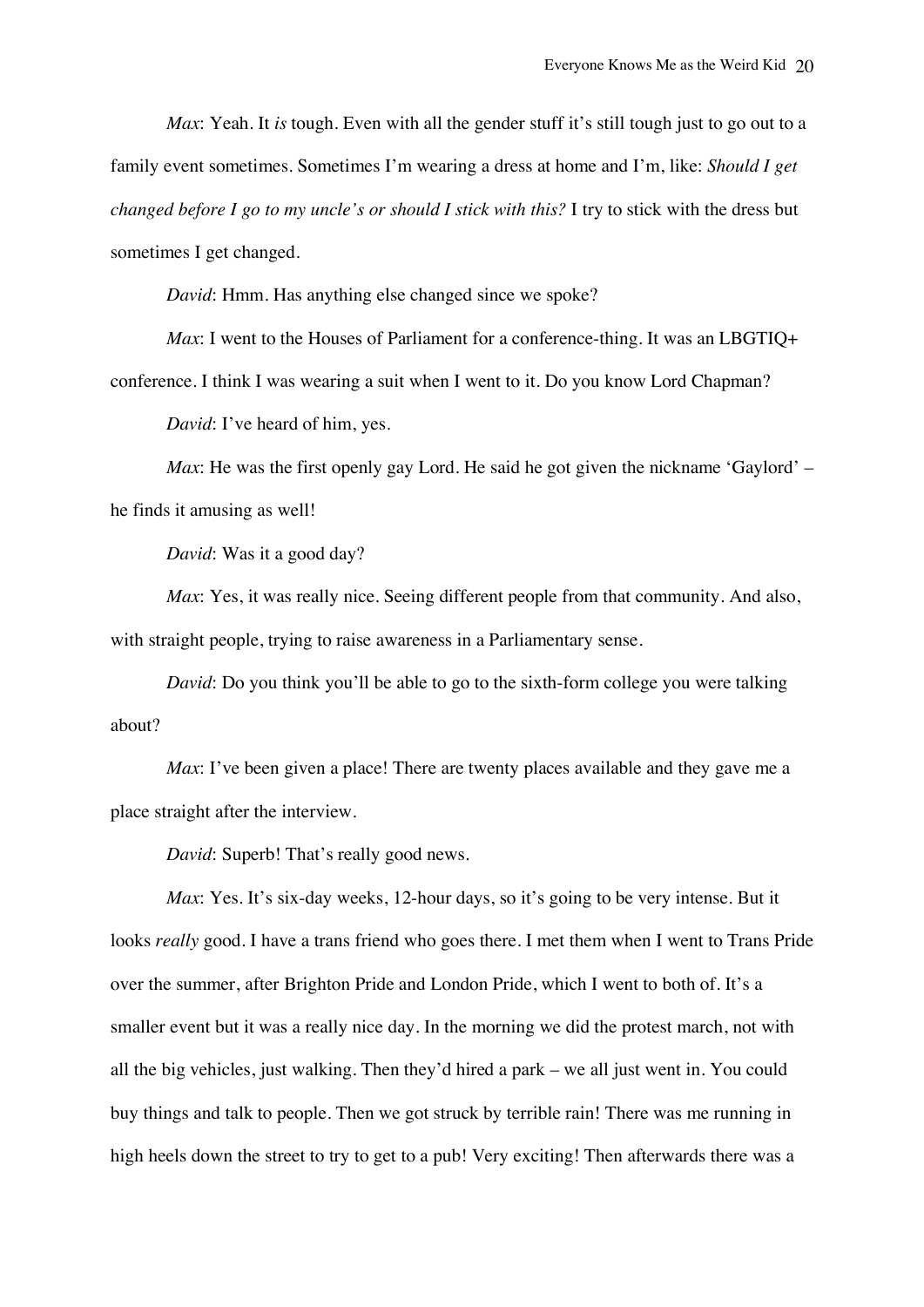rave. I've never been to one before and I made the mistake of wearing high heels. I got into a mosh-pit with high heels and didn't fall over – it's a point of pride!

## **Reflections**

Arthur Frank wrote, "As actors, stories and narratives are resources for people, and they conduct people, as a conductor conducts an orchestra; they set a tempo, indicate emphases, and instigate performance options" (2010, p. 14-15). By representing Max's story of being bisexual, genderfluid and fifteen as a performance text, we offer a living, breathing resource that can be performed not only *to* but also *by* diverse groups. These groups may include young people questioning their sexual and/or gender identity. They could include peers, siblings, parents, pastoral staff or teachers of those young people. The performance text portrays experiences often missing from public discourse and it does so in a way that will likely resonate differently depending on each individual's positioning. Its meaning will shift. There is not – and should not be – a singular interpretation. Thus, we hope *Everybody Knows Me as the Weird Kid* will instigate and support *a range* of "performance options" – diverse ways in which people might respond to or engage with sexual and gender-related bullying and discrimination in the context of their own lives.

As writer-researchers, we are not able to foresee, much less control, how different individuals might interpret and respond to the performance. Although this implies an element of risk, we see the story's interpretive openness as desirable: it leaves space for diversity and invites dialogue. And we have received a variety of responses to *Everybody Knows Me as the Weird Kid*. But one response – which raises important socio-political issues – has been voiced a number of times. Several audience members have responded that Max's experiences (as portrayed in the performance) are more positive, humorous and hopeful than they were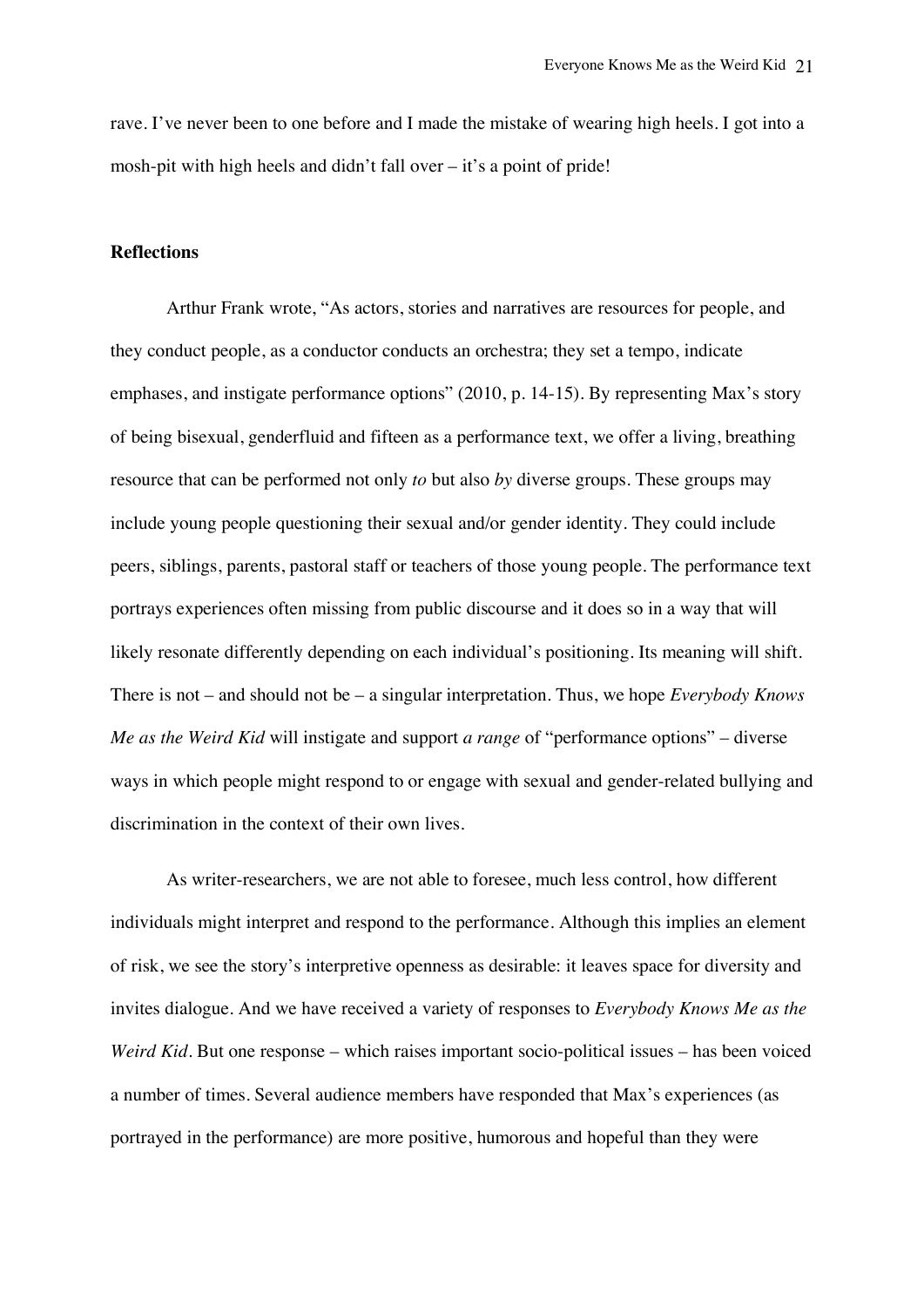expecting within the context of the research topic. Knowing the topic, they anticipated more trauma, more 'bad news,' more 'trouble,' more distress.

This point has surfaced in our consciousness, too, and is something we have discussed at length. In *Everybody Knows Me as the Weird Kid,* Max often comes across as funny, optimistic, intelligent and thoughtful. He portrays his extended family as accepting, liberal, informed, sensitive and loving. There are no accounts of homophobia, biphobia or transphobia within his family. The performance – and Max's subsequent response to it – reveal Max as situated within an array of positive and supportive relationships. He is socially, culturally and politically connected. Max is informed, critical, and – at 15 – already an activist. In these ways, Max's story of his experiences is an *affirmative* one. On balance, we share the feeling expressed by several audience members that the performance has a positive, optimistic and hopeful tone. It, too, is affirmative. And affirmative stories are sorely needed in light of a historical backdrop within which positive LGBT stories have been excluded from public discourse while negative portrayals of LGBT lives have been dominant.

Yet *Everybody Knows Me as the Weird Kid* is not a utopian story. Even with such an array of positives (e.g., a supportive family, socio-political connectedness, a supportive peernetwork, considerable personal capacities), Max has suffered for his sexual and/or gender identity. He has experienced bullying, violence, discrimination and harassment as a direct consequence of being bisexual and/or genderfluid. It is *these* aspects of Max's story that most closely mirror other research into the experiences of LGBT youth, in particular those who question their gender, perhaps identifying as trans, non-binary or genderfluid. The positive aspects of the performance should not, then, be taken to suggest everything is alright for LGBT students in schools. Existing research shows that for many it is anything but alright. Sadly, Max's story of possibility, optimism and hope contrasts with the experiences of many LGBT youth. But this mismatch gets to the core of why an affirmative story like Max's is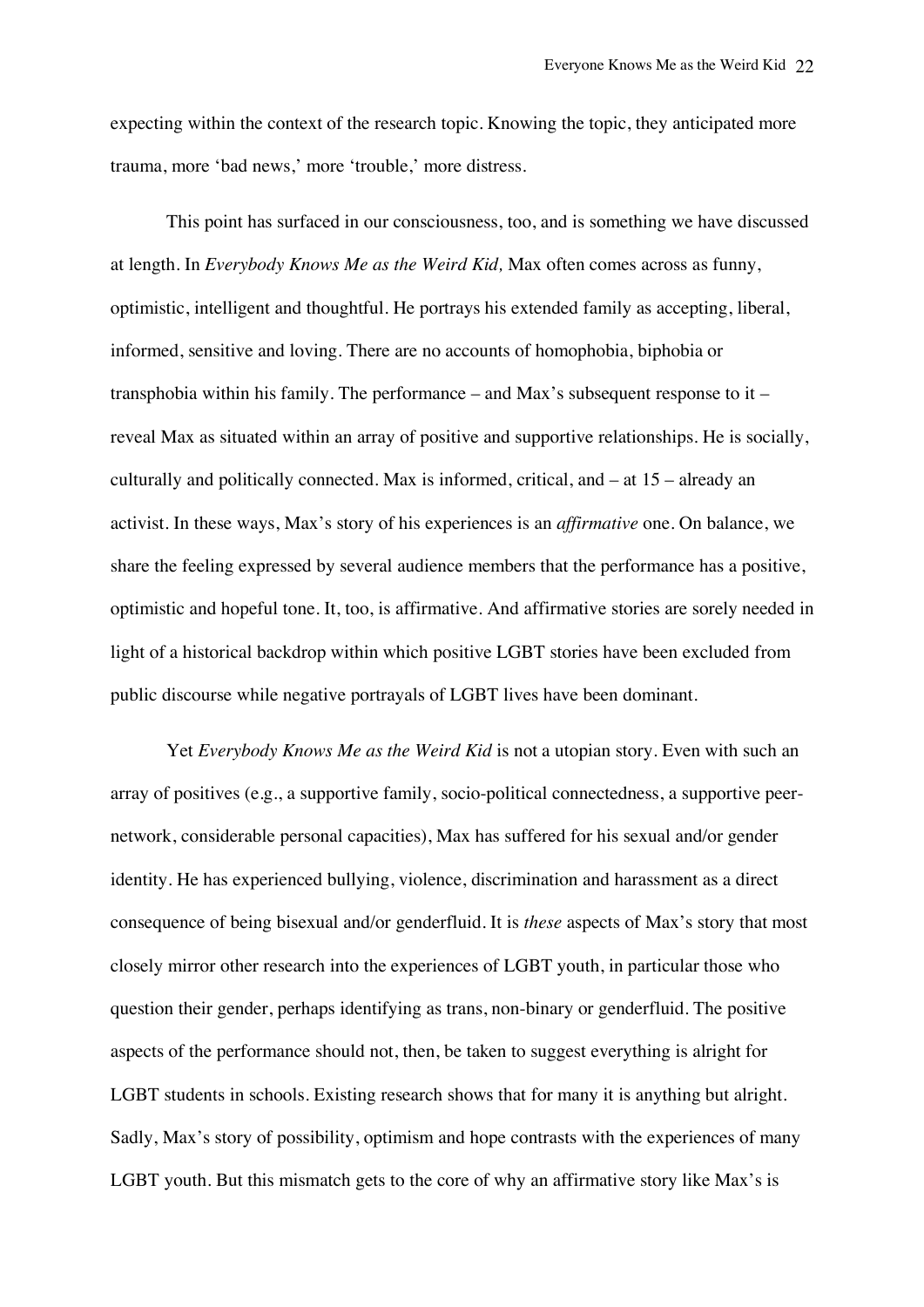much needed: by revealing how things *are* for Max, the performance simultaneously shows how things *could be* for others.

# **Funding**

This research was funded through a Leeds Beckett University Research Cluster Award. A performance of the piece at the 2018 International Congress of Qualitative Inquiry was partially funded by the Carnegie School of Sport Conference Fund.

# **Acknowledgments**

We thank Max for generously engaging with this research and for sharing with us stories of his experiences. Thank you to the F-COSTE Steering Group for their ongoing contributions to this project.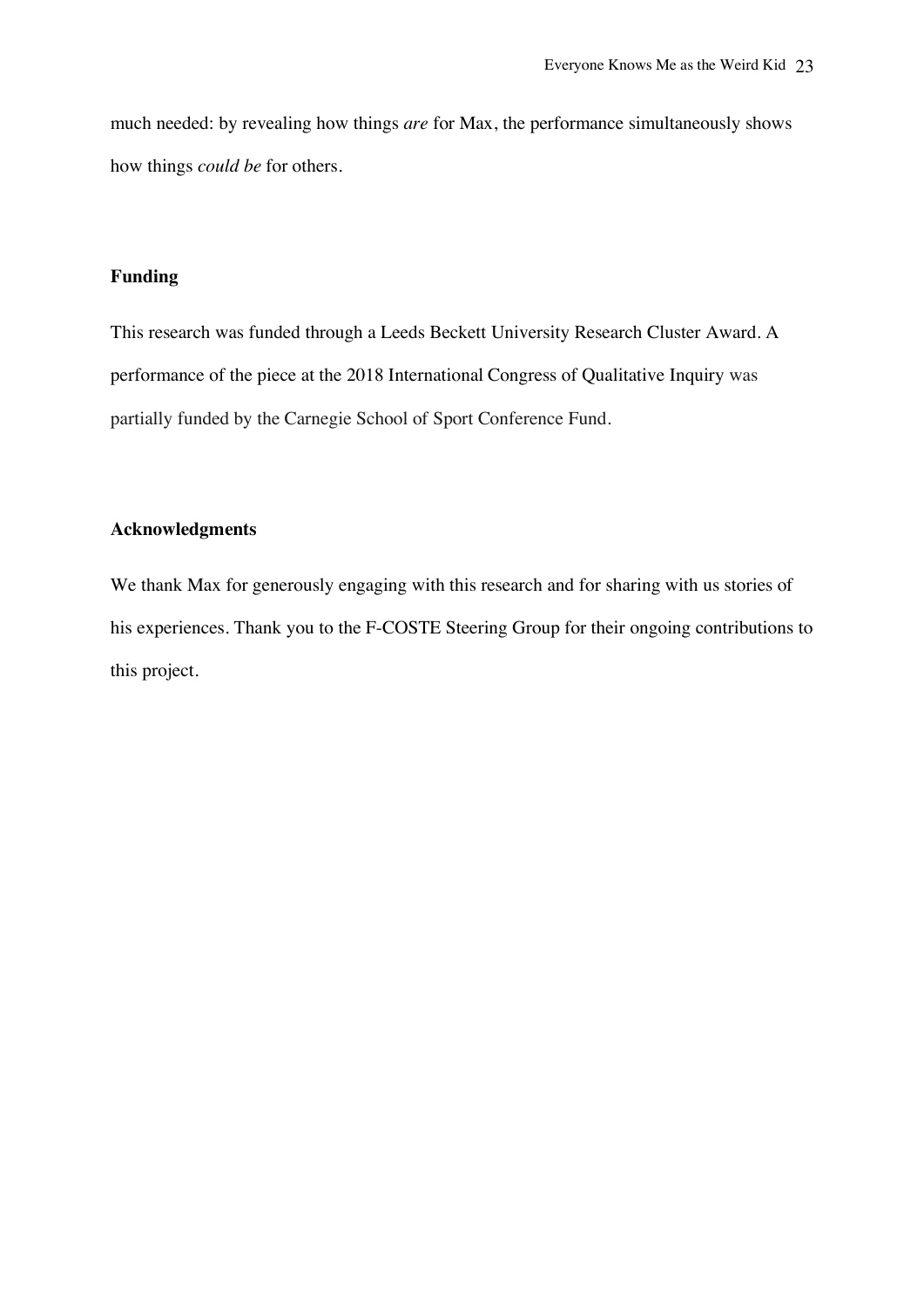#### **References**

Carless, D. & Douglas, K. (2010). Performance ethnography as an approach to health-related education. *Educational Action Research, 18(3),* 373-388.

Carless, D. & Douglas, K. (2017). When two worlds collide: A story about collaboration, witnessing and life story research with soldiers returning from war. *Qualitative Inquiry, 23(5),*  375–383.

Douglas, K. & Carless, D. (2015). Finding a counter story at an inclusive, adapted sport and adventurous training course for injured, sick and wounded soldiers: Drawn in-drawn out. *Qualitative Inquiry, 21(5),* 454–466.

Douglas, K. & Carless, D. (2017a). *Whirlpool.* Accessed on 11 November 2018 from https://youtu.be/FTb2UL5Jbgc

Douglas, K. & Carless, D. (2017b). *Reverberations.* Accessed on 11 November 2018 from https://youtu.be/Ee24a4aARLA

Douglas, K. & Carless, D. (in press). *Under One Roof*: Living together and apart in an urban supported housing scheme. *Departures in Critical Qualitative Research*.

Douglas, K., Carless, D., Milnes, K., Turner-Moore, T., Tan, J. & Laredo, E. (in press). Autoethnographies and new technologies of representation: An example from facilitating conversations on sexual topics in education. *Qualitative Inquiry.*

Frank, A.W. (2010). *Letting stories breathe: A socio-narratology*. Chicago, IL: University of Chicago Press.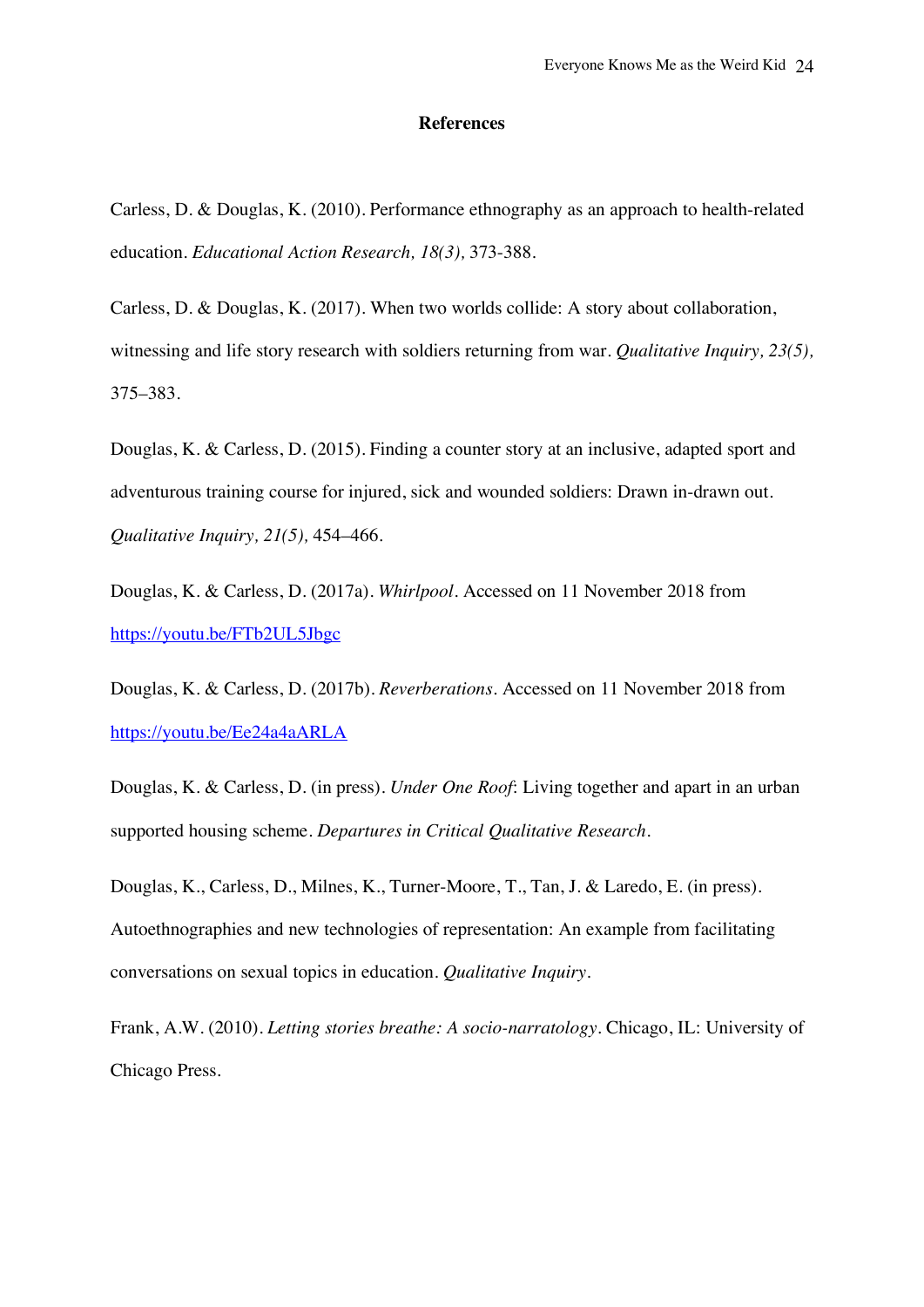Grossman, A.H., Haney, A.P., Edwards, P., Alessi, E.J., Ardon, M. & Howell, T. (2009). Lesbian, gay, bisexual and transgender youth talk about experiencing and coping with school violence: A qualitative study. *Journal of LGBT Youth, 6(1)*, 24-46,

Johnson, C.W., Singh, A.A., & Gonzalez, M. (2014). "It's complicated": Collective memories of transgender, queer, and questioning youth in high school. *Journal of Homosexuality, 61(3),* 419-434.

McNamee, H., Lloyd, K. & Schubotz, D. (2008). Same Sex Attraction, Homophobic Bullying and Mental Health of Young People in Northern Ireland. *Journal of Youth Studies, 11(1),* 33– 46.

Nodin, N., Peel, E., Tyler, A., & Rivers, I. (2015). *The RARE Research Report LGB&T Mental Health – Risk and Resilience Explored*. London: RARE.

Whigmore, S., Sherriff, N., & Bogen-Johnson, L. (2009). *The Sussex U Training and Development Research Partnership*: *Final Report*. Brighton, UK: University of Brighton.

Zeeman, L., Aranda, K., Sherriff, N. & Cocking, C. (2017). Promoting resilience and emotional well-being of transgender young people: research at the intersections of gender and sexuality, *Journal of Youth Studies, 20(3),* 382-397.